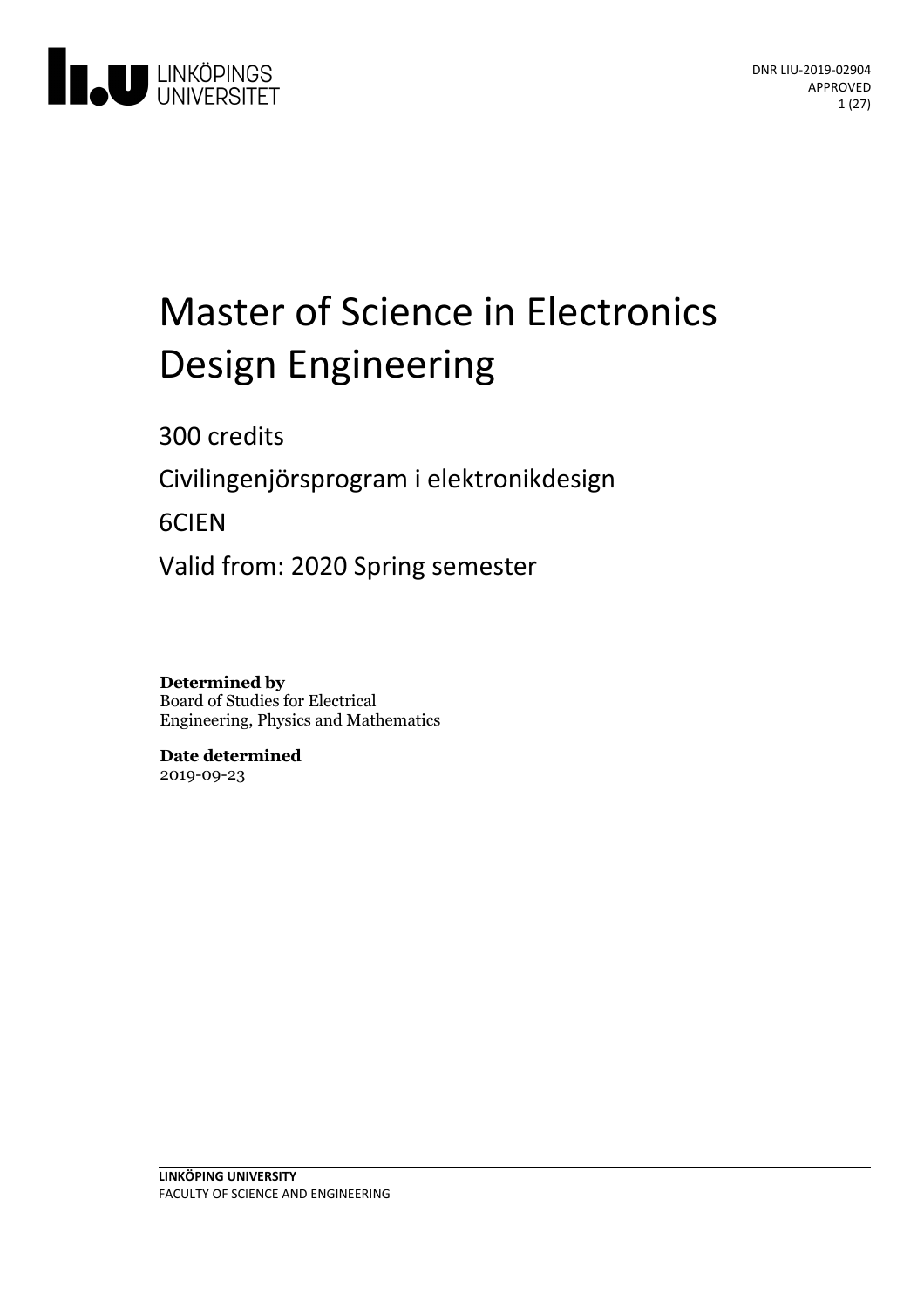# Entry requirements

# Degree in Swedish

Civilingenjör 300 hp och Teknologie master 120 hp

# Degree in English

Master of Science in Engineering 300 credits and Master of Science 120 credits

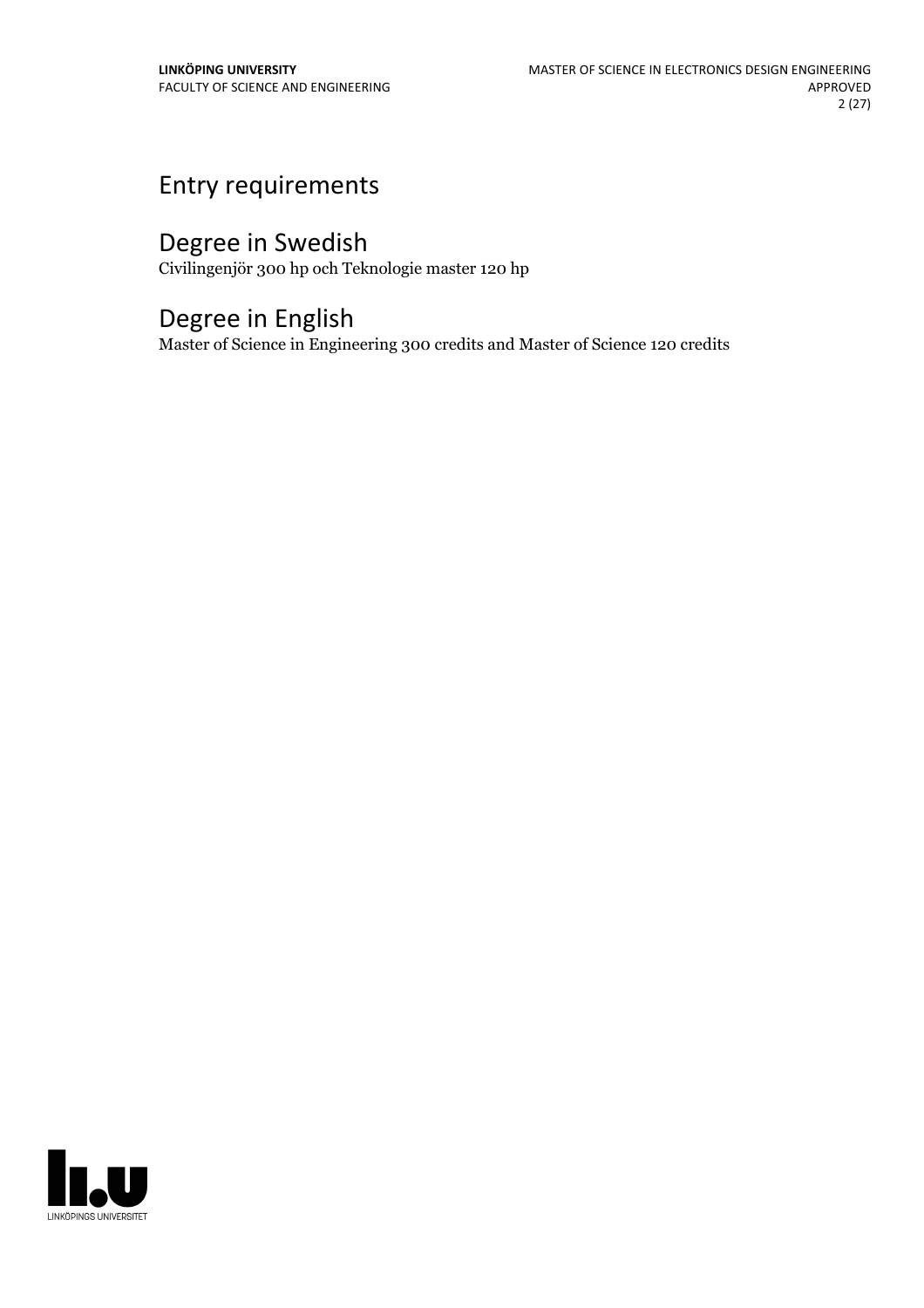# **Curriculum**

# **Semester 1 (Autumn 2020)**

| Course<br>code | Course name                             | <b>Credits</b> | Level | Timetable<br>module          | <b>ECV</b> |
|----------------|-----------------------------------------|----------------|-------|------------------------------|------------|
| Period 0       |                                         |                |       |                              |            |
| <b>TNA001</b>  | <b>Foundation Course in Mathematics</b> | $6*$           | G1X   |                              | C          |
| Period 1       |                                         |                |       |                              |            |
| <b>TNA001</b>  | <b>Foundation Course in Mathematics</b> | $6*$           | G1X   | Ē,                           |            |
| <b>TND012</b>  | Programming                             | 6              | G1X   |                              | C          |
| <b>TNE094</b>  | Digital Electronics and Design          | $12*$          | G1X   | $\qquad \qquad \blacksquare$ | C          |
| Period 2       |                                         |                |       |                              |            |
| <b>TNA002</b>  | Linear Algebra                          | 6              | G1X   |                              | C          |
| <b>TNE094</b>  | Digital Electronics and Design          | $12*$          | G1X   |                              |            |

# **Semester 2 (Spring 2021)**

| Course<br>code | Course name                                      | <b>Credits</b> | Level | Timetable<br>module | <b>ECV</b> |
|----------------|--------------------------------------------------|----------------|-------|---------------------|------------|
| Period 1       |                                                  |                |       |                     |            |
| TNA003         | Calculus I                                       | 6              | G1X   | 2                   | C          |
| <b>TNA005</b>  | Applied Mathematics in Science and<br>Technology | $6*$           | G1X   | 4                   | С          |
| TNGE37         | Circuit Theory                                   | 6              | G1X   | 1                   | C          |
| Period 2       |                                                  |                |       |                     |            |
| <b>TNA004</b>  | Calculus II                                      | 6              | G1X   | 2                   | C          |
| <b>TNA005</b>  | Applied Mathematics in Science and<br>Technology | $6*$           | G1X   | 4                   | С          |
| TNGE20         | Introduction to Electronics                      | 6              | G1X   | 1                   | C          |

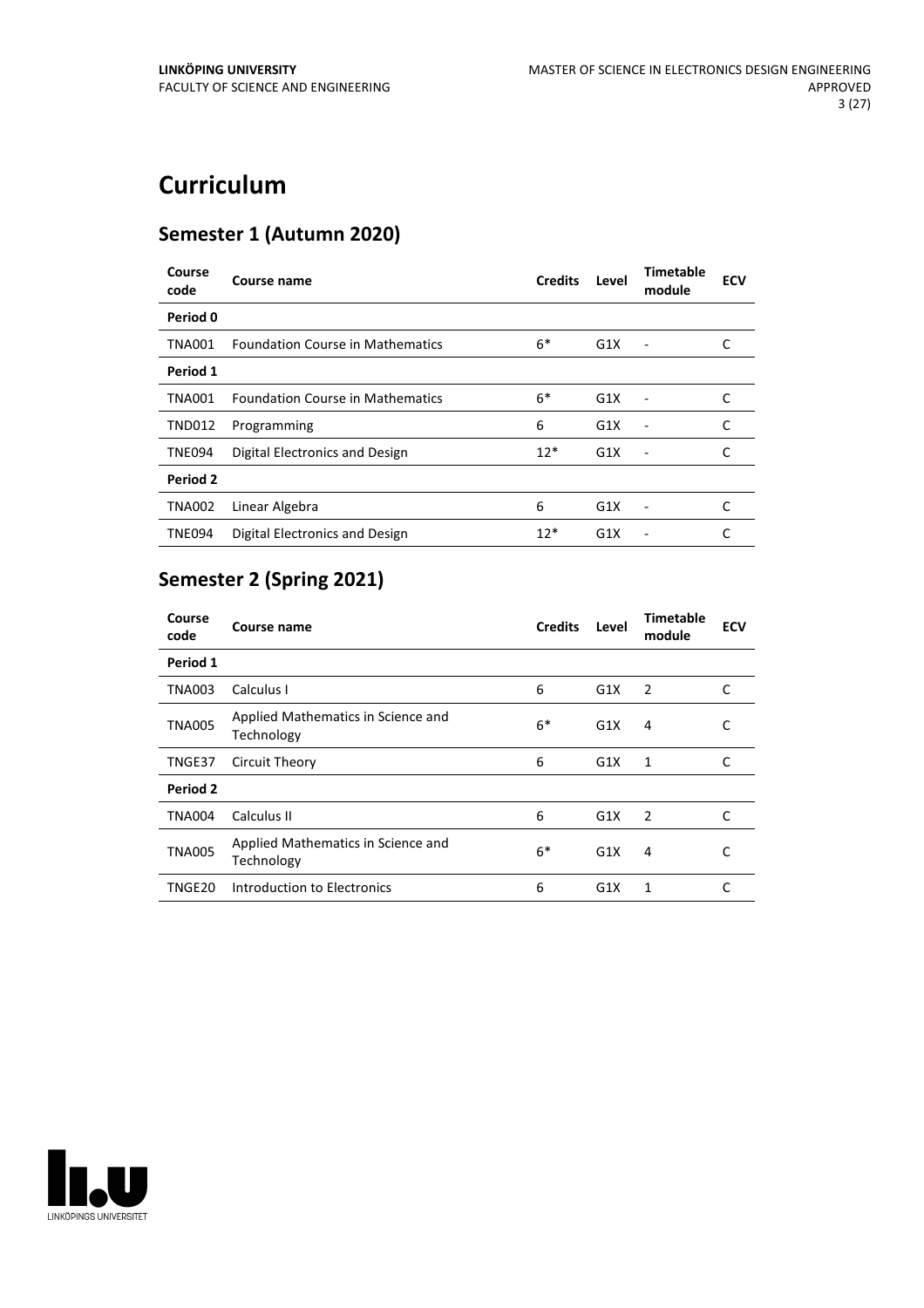# **Semester 3 (Autumn 2021)**

| Course<br>code | Course name                       | <b>Credits</b> | Level            | <b>Timetable</b><br>module | <b>ECV</b> |
|----------------|-----------------------------------|----------------|------------------|----------------------------|------------|
| Period 1       |                                   |                |                  |                            |            |
| <b>TNA006</b>  | Calculus III                      | 6              | G1X              | 3                          | C          |
| <b>TNE043</b>  | <b>Mechanics and Wave Physics</b> | 6              | G <sub>2</sub> X | 1                          | C          |
| TNGE25         | Electronics                       | $6*$           | G2X              | $\overline{2}$             | C          |
| Period 2       |                                   |                |                  |                            |            |
| <b>TNA007</b>  | <b>Vector Analysis</b>            | 6              | G <sub>2</sub> X | 4                          | C          |
| <b>TNE097</b>  | Micro Computer Systems            | 6              | G2X              | 3                          | C          |
| TNGE25         | Electronics                       | $6*$           | G2X              | 1                          | C          |

# **Semester 4 (Spring 2022)**

| Course<br>code  | Course name                                               | <b>Credits</b> | Level | <b>Timetable</b><br>module | <b>ECV</b>   |
|-----------------|-----------------------------------------------------------|----------------|-------|----------------------------|--------------|
| Period 1        |                                                           |                |       |                            |              |
| <b>TNE056</b>   | Electromagnetic Field Theory and<br>Electromagnetism      | $6*$           | G2X   | 3                          | C            |
| <b>TNE087</b>   | <b>Electronics Manufacturing Methods and</b><br>Processes | 6              | G1X   | 1                          | C            |
| <b>TNG032</b>   | Applied Transform Theory                                  | 6              | G2X   | 4                          | C            |
| TKMJ24          | <b>Environmental Engineering</b>                          | 6              | G1X   | 2                          | F            |
| <b>Period 2</b> |                                                           |                |       |                            |              |
| <b>TNE056</b>   | Electromagnetic Field Theory and<br>Electromagnetism      | $6*$           | G2X   | 4                          | C            |
| <b>TNG006</b>   | <b>Statistics</b>                                         | 6              | G2X   | 1                          | $\mathsf{C}$ |
| <b>TNG015</b>   | Signals and Systems                                       | 6              | G2X   | 3                          | C            |
| TPTE06          | Industrial Placement                                      | 6              | G1X   |                            | E            |

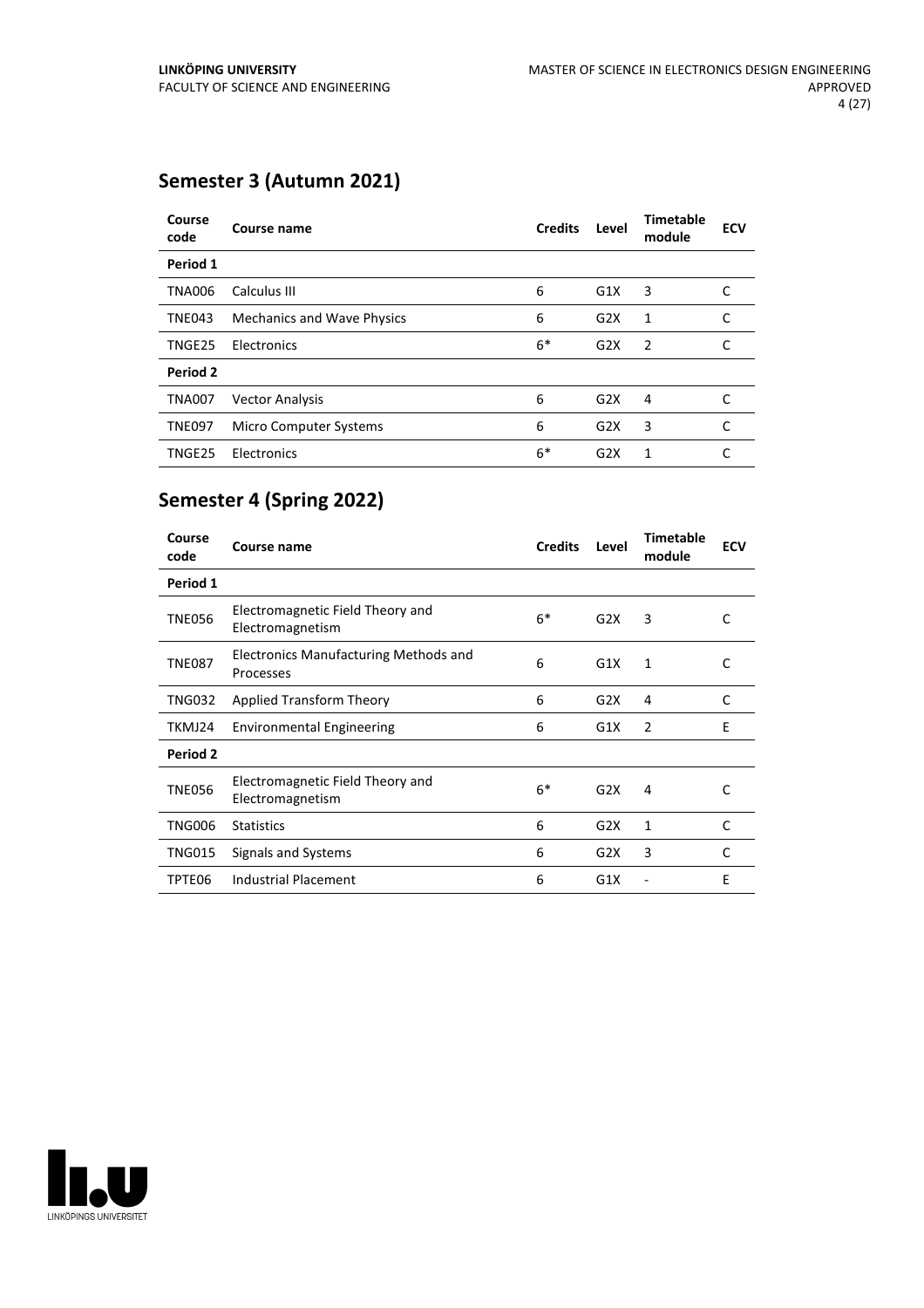# **Semester 5 (Autumn 2022)**

| Course<br>code | Course name                     | <b>Credits</b> | Level            | Timetable<br>module | <b>ECV</b> |
|----------------|---------------------------------|----------------|------------------|---------------------|------------|
| Period 1       |                                 |                |                  |                     |            |
| <b>TNE088</b>  | <b>RF Electronics</b>           | $6*$           | G2X              | 4                   | C          |
| <b>TNE100</b>  | Microprocessor Project          | 2              | G2X              | 3                   | C          |
| <b>TNE101</b>  | Circuit Theory, advanced course | 4              | G <sub>2</sub> X | 1                   | C          |
| <b>TNG028</b>  | <b>Automatic Control</b>        | 6              | G2X              | 2                   | C          |
| Period 2       |                                 |                |                  |                     |            |
| <b>TNE088</b>  | <b>RF Electronics</b>           | $6*$           | G <sub>2</sub> X | 4                   | C          |
| <b>TNG022</b>  | Modelling and Simulation        | 6              | G2X              | 1                   | C          |
| <b>TNG033</b>  | Programming in C++              | 6              | G2X              | 3                   | C          |

# **Semester 6 (Spring 2023)**

### *Preliminary courses*

| Course<br>code | <b>Course name</b>                                                     | <b>Credits</b> | Level | <b>Timetable</b><br>module | <b>ECV</b> |
|----------------|------------------------------------------------------------------------|----------------|-------|----------------------------|------------|
| Period 1       |                                                                        |                |       |                            |            |
| TNE026         | Analog/Digital System Design                                           | $6*$           | A1X   | 4                          | C          |
| TNE041         | <b>Modern Physics</b>                                                  | 6              | G2X   | 2                          | C          |
| <b>TNE095</b>  | Project - Electronic Design with Project<br>Management                 | $16*$          | G2X   | 3                          | C          |
| <b>TNG041</b>  | Scientific Methodology, Criticism of the Sources<br>and Report Writing | $\overline{2}$ | G2X   | 3                          | C          |
| TEIE53         | <b>Industrial Economics</b>                                            | 6              | G1X   | 1                          | E          |
| Period 2       |                                                                        |                |       |                            |            |
| <b>TNE026</b>  | Analog/Digital System Design                                           | $6*$           | A1X   | 2                          | C          |
| <b>TNE095</b>  | Project - Electronic Design with Project<br>Management                 | $16*$          | G2X   | 1                          | C          |
| <b>TND004</b>  | Data Structures                                                        | 6              | G2X   | 3                          | E          |
| <b>TNG016</b>  | <b>Engineering Applications Using Matlab</b>                           | 6              | A1X   | 4                          | E          |

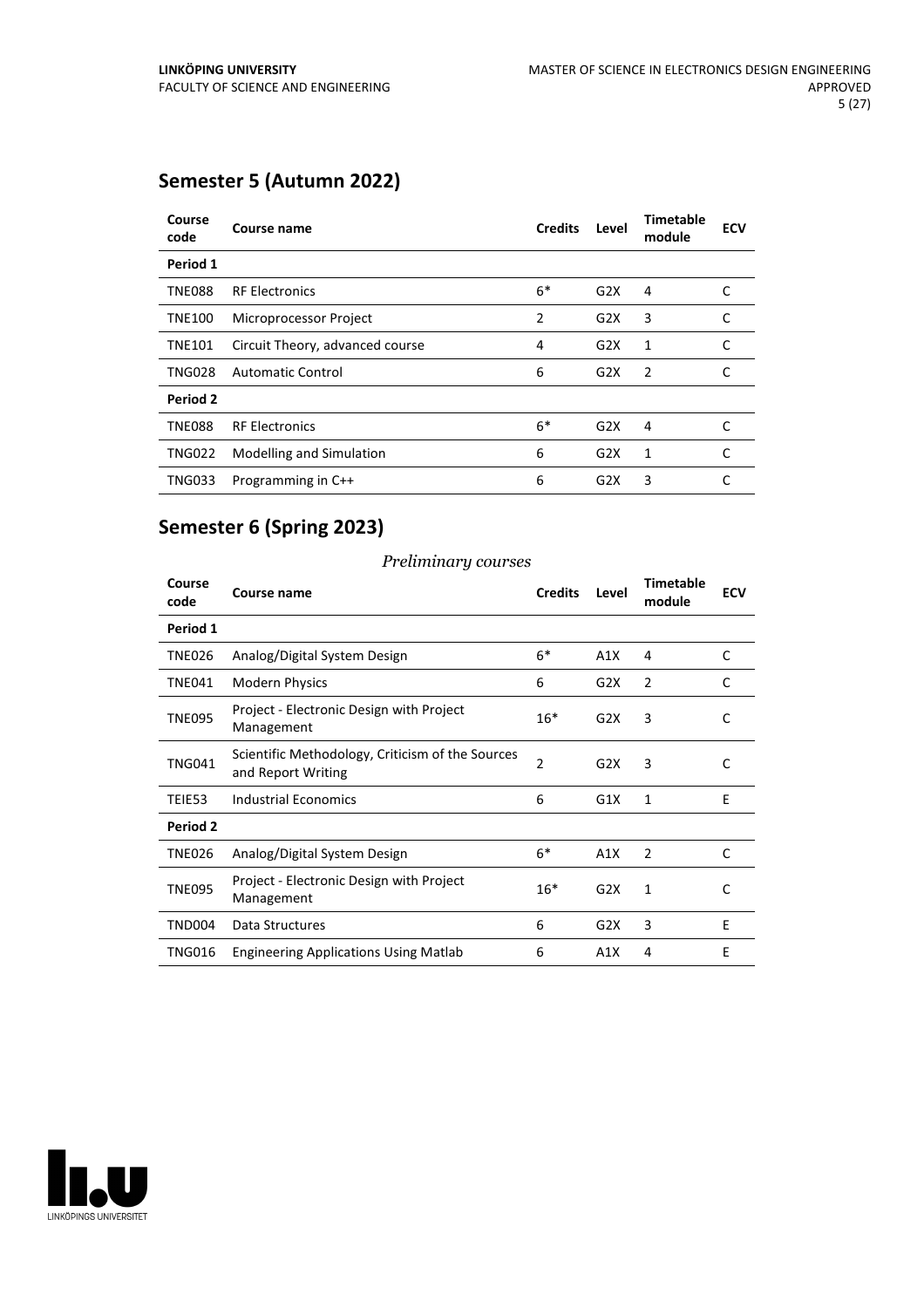# **Semester 7 (Autumn 2023)**

| Course<br>code | Course name                              | <b>Credits</b> | Level | <b>Timetable</b><br>module | <b>ECV</b> |
|----------------|------------------------------------------|----------------|-------|----------------------------|------------|
| Period 1       |                                          |                |       |                            |            |
| <b>TNE105</b>  | <b>Semiconductor Devices</b>             | $6*$           | A1X   | 3                          | C          |
| TEIO87         | <b>Project Management</b>                | $6*$           | G2X   | 1                          | E          |
| TGTU94         | <b>Technology and Ethics</b>             | 6              | G1X   | 4                          | E          |
| <b>TNE064</b>  | <b>Digital Communication Electronics</b> | $12*$          | A1X   | $\overline{2}$             | E          |
| TSDT14         | Signal Theory                            | 6              | A1X   | $\mathbf{1}$               | E          |
| TSTE12         | Design of Digital Systems                | 6              | A1X   | 3                          | E          |
| Period 2       |                                          |                |       |                            |            |
| <b>TNE105</b>  | <b>Semiconductor Devices</b>             | $6*$           | A1X   | 4                          | C          |
| TEIO87         | <b>Project Management</b>                | $6*$           | G2X   | 1                          | E          |
| <b>TNE024</b>  | <b>Molecular Physics</b>                 | 6              | A1X   | 3                          | E          |
| <b>TNE064</b>  | <b>Digital Communication Electronics</b> | $12*$          | A1X   | $\overline{2}$             | E          |
| TSEA26         | Design of Embedded DSP Processor         | 6              | A1X   | 2                          | Ε          |
|                |                                          |                |       |                            |            |

*Preliminary courses*

# **Semester 8 (Spring 2024)**

*Preliminary courses*

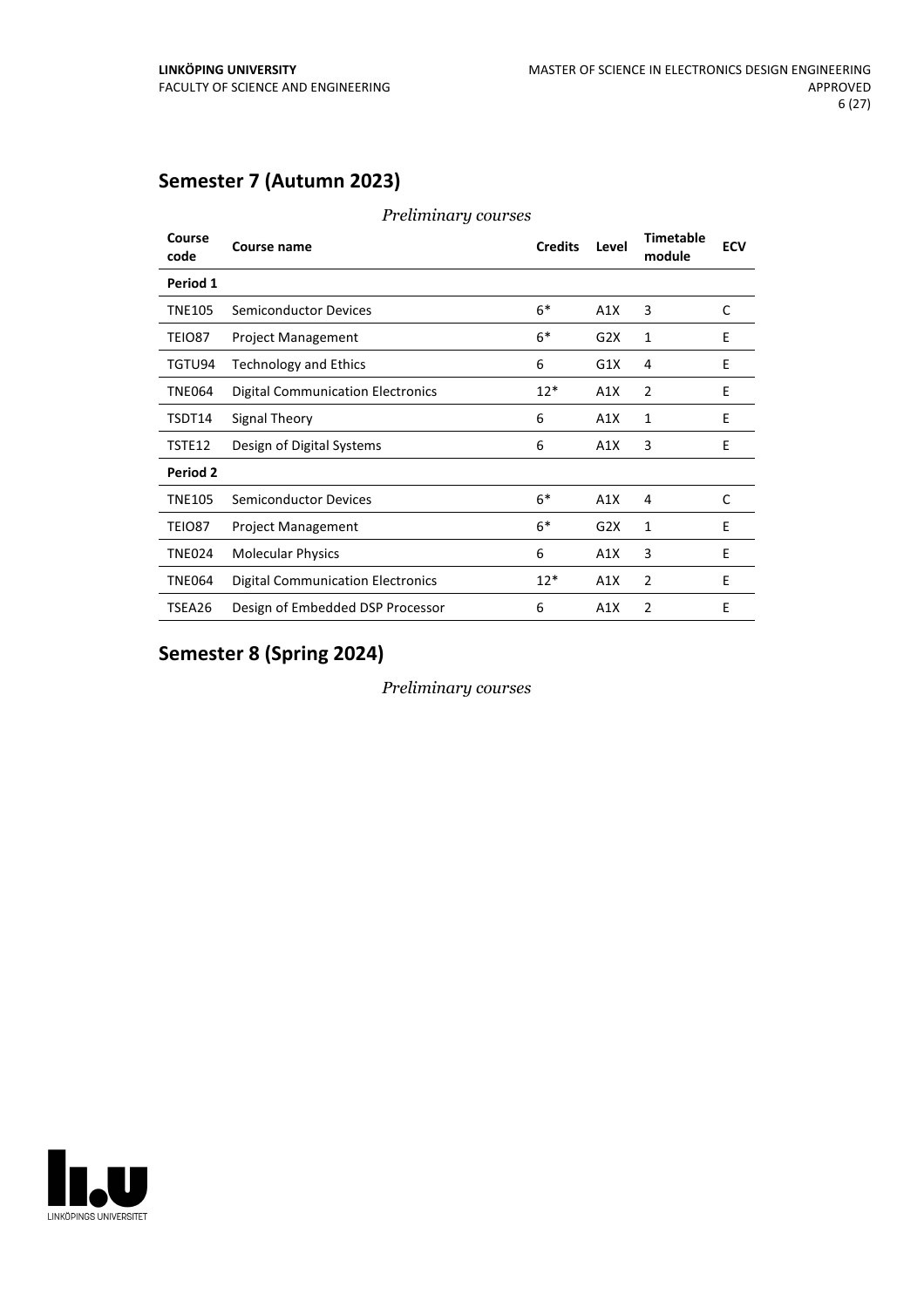| Course<br>code  | Course name                                             | <b>Credits</b> | Level | <b>Timetable</b><br>module | <b>ECV</b> |
|-----------------|---------------------------------------------------------|----------------|-------|----------------------------|------------|
| Period 1        |                                                         |                |       |                            |            |
| TEIO05          | Basic Entrepreneurship and Idea Feasibility<br>Analysis | $6*$           | G2X   | $\overline{2}$             | E          |
| TFYA38          | Optoelectronics                                         | 6              | A1X   | 3                          | E          |
| TKMJ15          | <b>Environmental Management Strategies</b>              | 6              | G1X   | 3                          | E          |
| <b>TNE062</b>   | RF System Design                                        | $12*$          | A1X   | $\overline{2}$             | E          |
| <b>TNE090</b>   | Wireless Sensor Networks                                | 6              | A1X   | 4                          | E          |
| <b>TNE102</b>   | <b>Applied Power Electronics</b>                        | $8*$           | G2X   | $\mathbf{1}$               | E          |
| <b>TNE103</b>   | Organic Electronics 1                                   | 6              | A1X   | 4                          | E          |
| TNKA10          | Rethoric in Speech, Texts and Images                    | $6*$           | G1X   | 1                          | Е          |
| TSRT09          | Control Theory                                          | 6              | A1X   | 3                          | E          |
| <b>Period 2</b> |                                                         |                |       |                            |            |
| TEIO05          | Basic Entrepreneurship and Idea Feasibility<br>Analysis | $6*$           | G2X   | 3                          | E          |
| <b>TNE062</b>   | RF System Design                                        | $12*$          | A1X   | 4                          | E          |
| <b>TNE093</b>   | Solar Cell Technology                                   | 6              | A1X   | 3                          | E          |
| <b>TNE102</b>   | <b>Applied Power Electronics</b>                        | $8*$           | G2X   | $\overline{2}$             | Е          |
| <b>TNK116</b>   | Internet of Things                                      | 6              | A1X   | $\mathbf{1}$               | E          |
| TNKA10          | Rethoric in Speech, Texts and Images                    | $6*$           | G1X   | $\mathbf{1}$               | Ε          |
| TSRT14          | <b>Sensor Fusion</b>                                    | 6              | A1X   | $\overline{2}$             | E          |
| TSTE06          | <b>Digital Filters</b>                                  | 6              | A1X   | 3                          | Е          |
| TSTE87          | Application-Specific Integrated Circuits                | 6              | A1X   | $\overline{2}$             | E          |

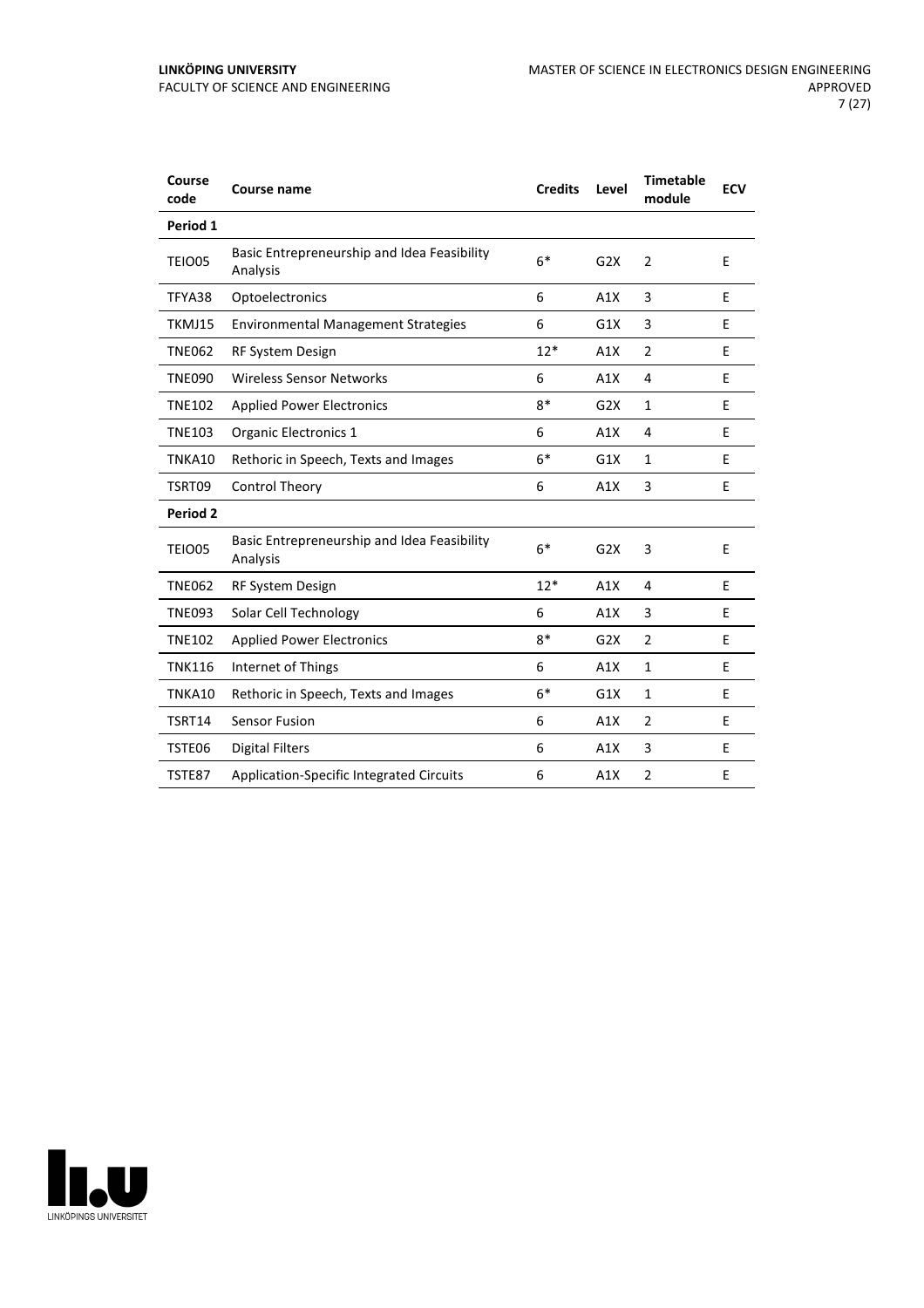# **Semester 9 (Autumn 2024)**

| Course<br>code  | Course name                                                                   | <b>Credits</b> | Level | <b>Timetable</b><br>module | <b>ECV</b> |
|-----------------|-------------------------------------------------------------------------------|----------------|-------|----------------------------|------------|
| Period 1        |                                                                               |                |       |                            |            |
| <b>TNE085</b>   | Project Course CDIO                                                           | $12*$          | A1X   | 3                          | C          |
| THEN09          | <b>Advanced English</b>                                                       | $6*$           | G2X   | 4                          | E          |
| <b>TNE071</b>   | Microwave Engineering                                                         | 6              | A1X   | $\mathbf{1}$               | E          |
| <b>TNE089</b>   | Electromagnetic Compatibility (EMC) and<br>Printed Circuit Board (PCB) Design | $6*$           | A1X   | $\overline{2}$             | E          |
| <b>TNE104</b>   | <b>Organic Electronics 2</b>                                                  | 6              | A1X   | 4                          | E          |
| <b>Period 2</b> |                                                                               |                |       |                            |            |
| <b>TNE085</b>   | Project Course CDIO                                                           | $12*$          | A1X   | 3                          | C          |
| TEAE11          | <b>Intellectual Property Rights</b>                                           | 6              | G1X   | $\overline{2}$             | E          |
| THEN09          | <b>Advanced English</b>                                                       | $6*$           | G2X   | 4                          | E          |
| <b>TNE083</b>   | Antenna Theory                                                                | 6              | A1X   | $\overline{2}$             | E          |
| <b>TNE089</b>   | Electromagnetic Compatibility (EMC) and<br>Printed Circuit Board (PCB) Design | $6*$           | A1X   | $\mathbf{1}$               | E          |
| TSEA81          | <b>Computer Engineering and Real-time Systems</b>                             | 6              | A1X   | 4                          | E          |
| TSTE85          | <b>Low Power Electronics</b>                                                  | 6              | A1X   | $\overline{2}$             | E          |

#### *Preliminary courses*

# **Semester 10 (Spring 2025)**

#### *Preliminary courses*

| Course<br>code | Course name                      | <b>Credits</b> | Level            | Timetable<br>module | <b>ECV</b> |
|----------------|----------------------------------|----------------|------------------|---------------------|------------|
| Period 1       |                                  |                |                  |                     |            |
| TQXX33         | Degree project - Master's Thesis | $30*$          | A1X              | $\blacksquare$      |            |
| Period 2       |                                  |                |                  |                     |            |
| TQXX33         | Degree project - Master's Thesis | $30*$          | A <sub>1</sub> X |                     |            |

ECV = Elective / Compulsory /Voluntary

\*The course is divided into several semesters and/or periods

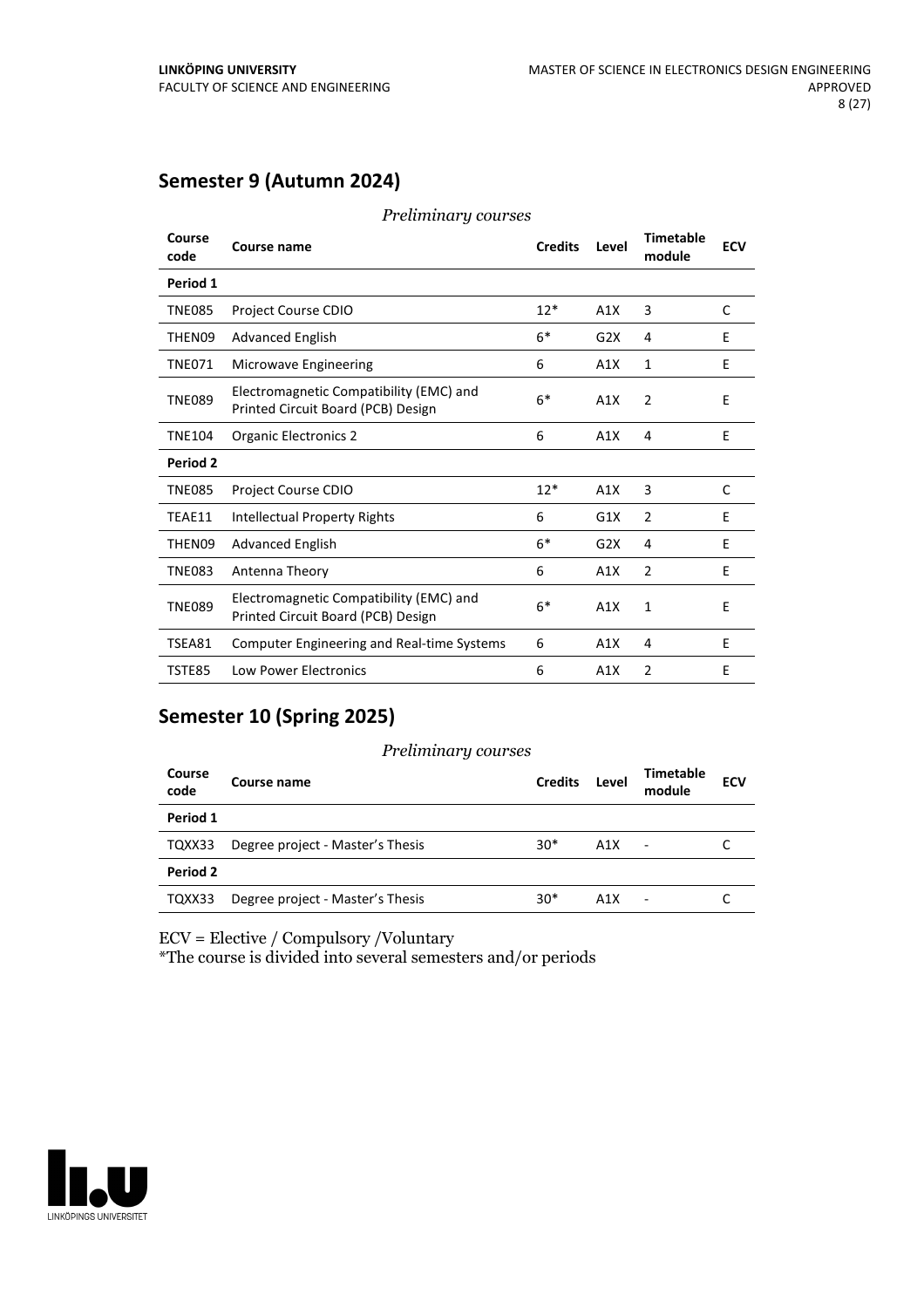# **Common rules**

# **Structure and organisation of study programmes**

The contents and design of the programmes are to be continuously revised such that new knowledge is integrated into courses and specialisations. Within one programme, several study specialisations or profiles may be available. The identities of the study specialisations or profiles and the regulations governing how these may be selected are given in the syllabus and curriculum for the particular field of study and programmes.

The structure and organisation of the programmes are to follow specified criteria that are summarised in the syllabus for each programme.

- 
- The syllabus defines the aims of the study programme.<br>• The curriculum, which constitutes one part of the syllabus for the field of study, gives details of the terms in which the various courses have been
- The course syllabus specifies, among other things, the aim and contents of the course, and the prior knowledge that a student must have, in addition to the admission requirements for the programme, in order to be able to benefit from the course.

# **Qualification requirements**

The qualification requirements specified in the Higher Education Ordinance 2007 apply to students admitted after 1 July 2007. A student who has completed components of a programme after 1 July 2007 has the right to be assessed with respect to the qualification requirements specified by the Higher Education Ordinance 2007. In addition, local regulations laid down by the faculty boards and university board apply, see

http://styrdokument.liu.se/Regelsamling/Innehall/Utbildning\_pa\_grund-och\_avancerad\_niva/Examina.

Higher Education Act Chapter 1, Section 8:

First-cycle courses and study programmes are to develop:

- the ability to make independent and critical assessments
- the ability to identify, formulate and solve problems autonomously, and
- the preparedness to deal with changes in working life.

In addition to knowledge and skills in their field of study, students shall develop the ability to:

- gather and interpret information at a scholarly level
- stay abreast of the development of knowledge, and
- communicate their knowledge to others, including those who lack specialist knowledge in the field.

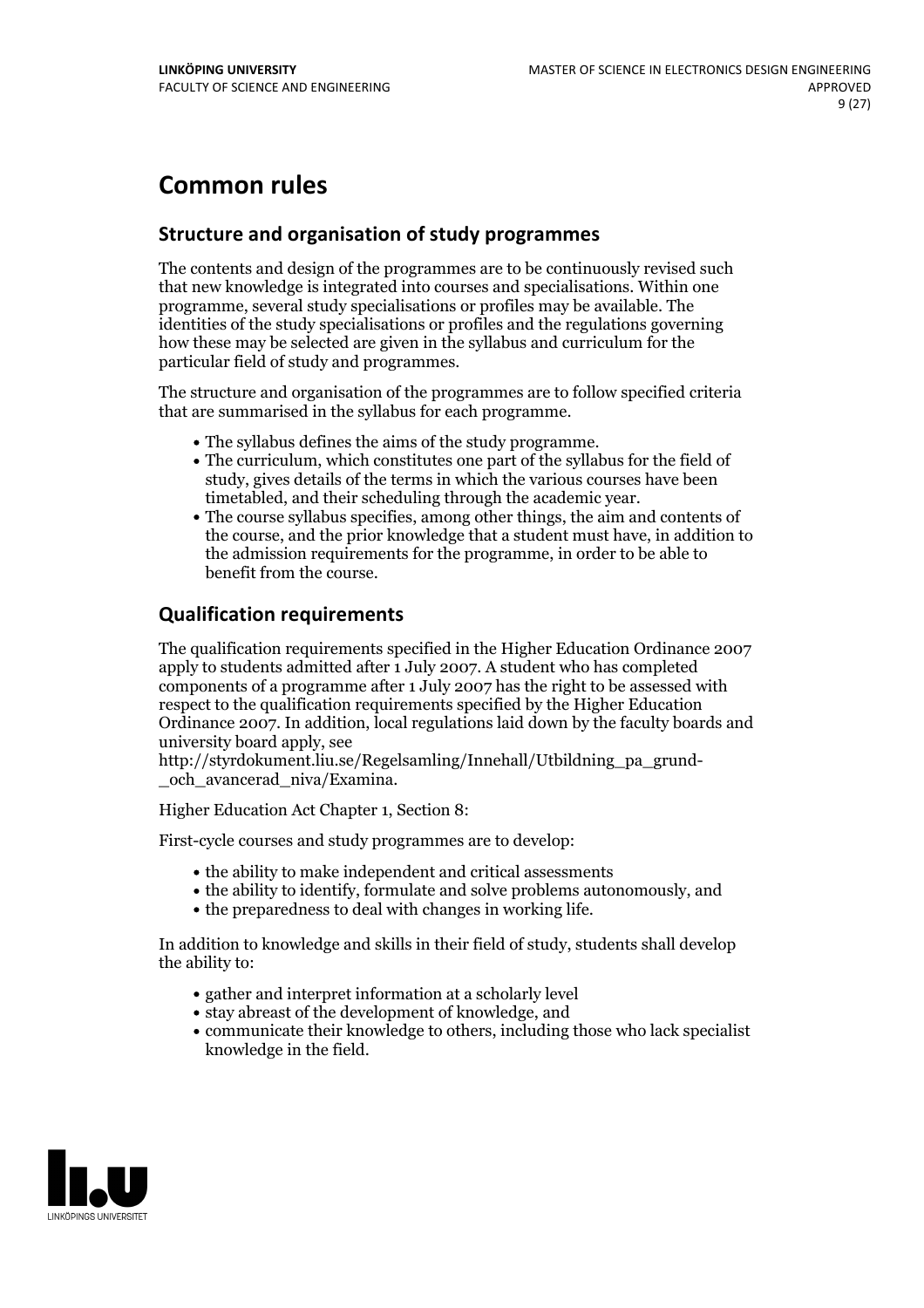# **Qualifications within a study programme**

Qualification requirements that are specific to a study programme are given in the syllabus for that programme.

# **Admission requirements and matriculation and postponement of matriculation**

A person who has been accepted for a study programme is to start their studies (matriculate) in the term that is specified in the decision about admission. The date and location of the compulsory matriculation procedure will be communicated to those admitted to the first term of the programme.

Regulations concerning admission requirements, matriculation and postponement of matriculation have been laid down in the admission regulations for Linköping University, http://styrdokument.liu.se/Regelsamling/VisaBeslut/622645.

### **Admission to a later part of a programme**

Admission to a part of a study programme is used here to refer to admission with the purpose of completing the programme and taking a degree. Admission to a later part of a programme may take place only if sufficient resources and space on the programme are available. Furthermore, the applicant must satisfy the entry requirements for the relevant term of the programme, as specified in http://styrdokument.liu.se/Regelsamling/Innehall/Utbildning\_pa\_grund- \_och\_avancerad\_niva/Tekniska\_fakulteten.

# **Interruption in studies**

Notification of an interruption in studies is to be made through a web form, https://www.lith.liu.se/for-studenter/anmalan-studieuppehall?l=en. If such a notification is not made and if the student does not do a course registration during the first term during which the interruption is to take place, the interruption will be considered to be a withdrawal. An interruption in studies must cover a complete term, and notification of interruptions can be given for a maximum of two consecutive terms. Notification of resumption of studies is to take place at the course registration for the term that follows the interruption.

A student who is taking an interruption in studies may during this period retake examinations. The student is responsible that registration for courses is carried out at the correct times in preparation for the resumption of studies.

# **Withdrawal from a study programme**

A student who wishes to withdraw from a study programme must notify the study guidance counsellor. A student who leaves the studies without giving notification of an interruption in study and who fails to register on a course for the immediately subsequent term is considered to have withdrawn. A student who has

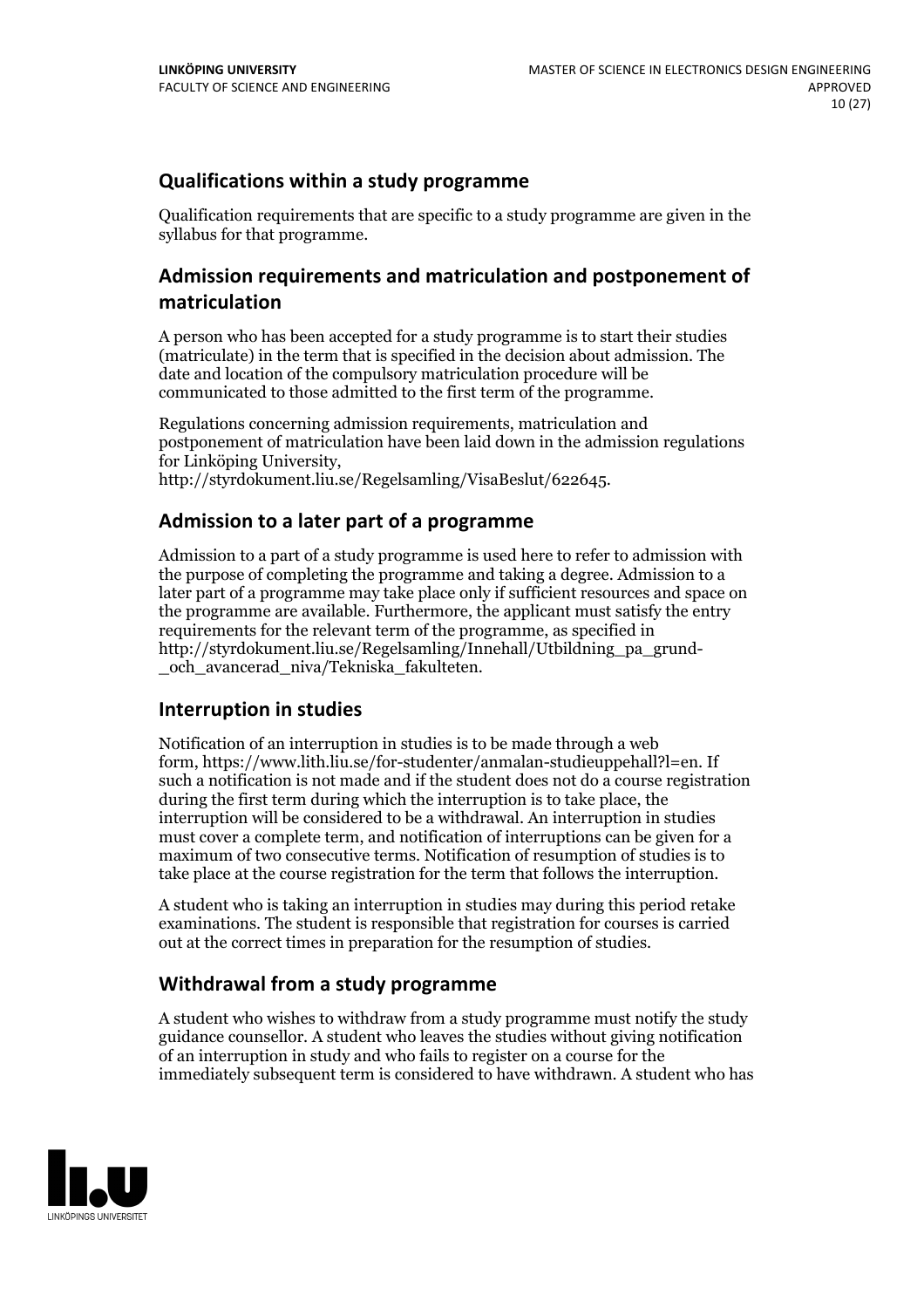withdrawn may return to the study programme if a vacancy is available that is not required for students returning after an interruption in study, and not required for students who are changing their location of study and/or study programme.

# **Courses within a study programme**

The curriculum for the various years of a study programme specify which courses are mandatory  $(m)$ , elective (e) and voluntary  $(v)$ . If a student wishes to study a different combination than the one specified in the curriculum, an application must be made to the board of studies.

#### **Voluntarycourses**

The course specified as voluntary (labelled with "v") in the programme syllabus are assessed solely as voluntary courses, and credits from these may not contribute to the requirements for a degree.

### **Courses from another study programme orthird-cycle courses**

To include courses in a degree from another study programme or third-cycle courses, the student need to apply to and be granted this from the board of studies. If such a decision is not taken, such courses are regarded as voluntary courses.

When selecting a course from another programme, the admission requirements specified in the course syllabus must be satisfied.

Admission is granted to the extent that resources allow, provided that places are available on the course.

Admission to third-cycle courses requires studies at Master's level, i.e. year 4-5 or admitted to a Master's programme. Information can be obtained from the relevant director of advanced studies.

#### **Students taking a master's programme in engineering**

Students taking a master's programme in engineering can apply to take courses given in Term 7 and later terms of the programme from all engineering master's programmes. Admission to courses at Term 7 or higher requires the possession of at least 150 credits within the programme to which the student has been admitted.

#### **Students taking a Bachelor of Science (Engineering)**

Students taking Bachelor of Science (Engineering) degrees may apply to take courses specified in the programme syllabuses of all Bachelor of Science (Engineering) programmes.

#### **Students taking a Bachelor of Science**

Students taking Bachelor of Science degrees may apply to take courses specified in the programme syllabuses of all Bachelor of Science programmes.

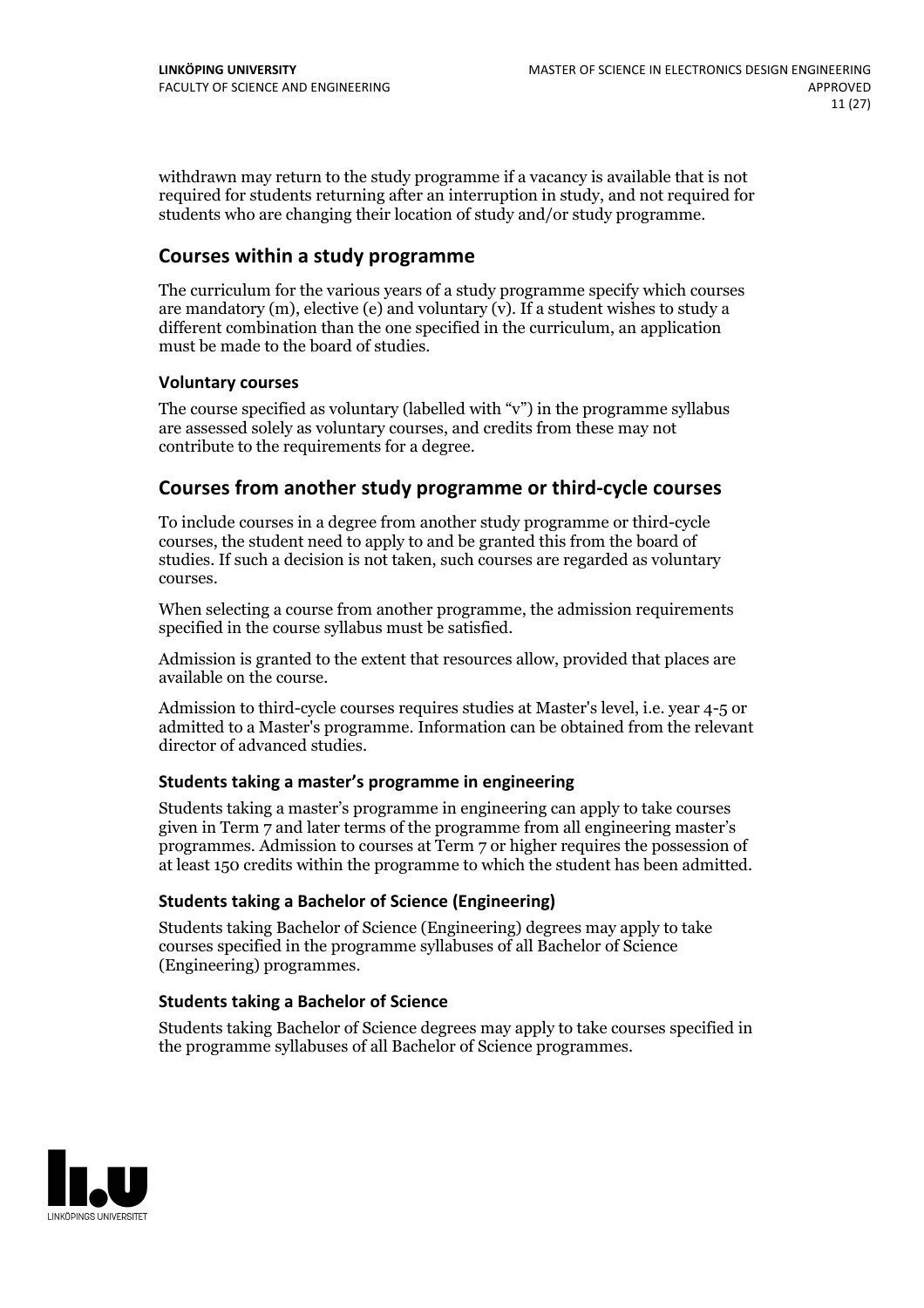# **Single-subject courses, courses from other faculties, or other Higher Education Institutions**

To include single-subject courses, courses from another faculty, or courses from other Higher Education Institutions in a degree, the student need to apply to and be granted this from the board of studies.

### **Registration for programme courses**

Registration for courses that are given as part of a study programme must be made during the specified period, which has been preliminarily set to 1-10 April for the autumn term, and 1-10 October for the spring term. Information about course registration is published on the Study councellors webpages or in programme rooms, sent to students by email, and disseminated at scheduled information meetings.

### **Registration for programme courses as single-subject courses**

Admission to a programme course as a single-subject subject course may take place only if sufficient resources and space on the course are available. Furthermore, the applicant must satisfy the entry requirements for the relevant course.

In the event of a scarcity of resources, the board of LiTH can decide to limit the possibilities of taking courses that are part of a programme as freestanding courses.

# **Study planning**

Students who require support in planning their continued studies can contact the study guidance counsellor of the programme. Study planning involves the student and the study guidance counsellor together drawing up an individual plan for studies during the subsequent term. The individual plan may allow the student to deviate from the general curriculum.

Completed first-cycle courses are a precondition for successful studies at more advanced levels. For this reason, study planning is based on giving priority to courses from earlier years of study that have not been completed. If further capacity is available, new courses may be taken.

Study planning takes place on a regular basis if the student:

- does not satisfy the requirements for progression to later terms. In order for a student to be able to participate in courses from later years in such cases, a decision of exemption is required.<br>
• does not satisfy the requirements for starting a degree project.
- 

Other situations in which study planning may be required:

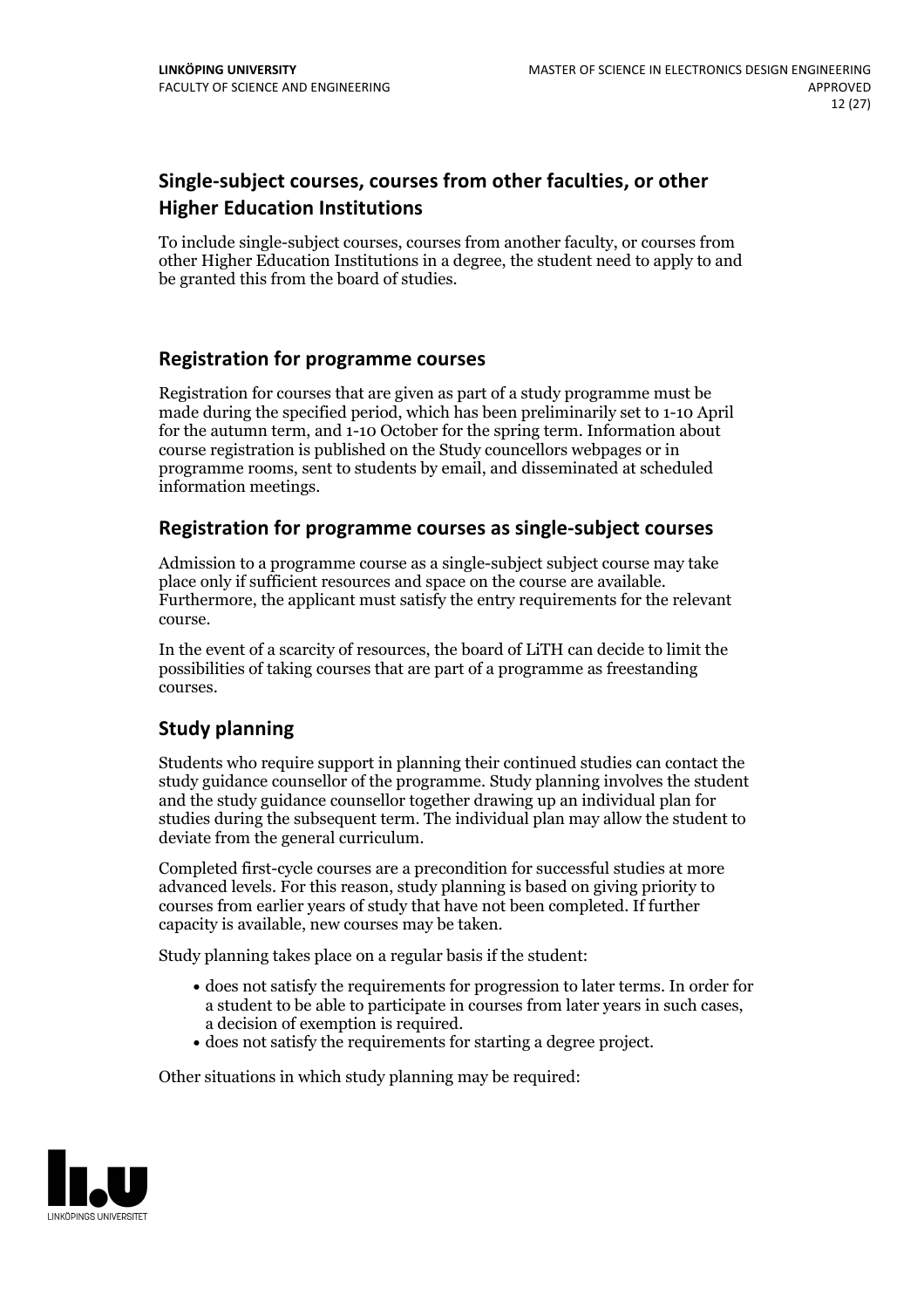- A student has fallen behind during the early part of a study programme and
- has failed to complete several courses.<br>• A student has not satisfied the entry requirements for a degree project<br>before term 6 of an engineering degree.
- A student has applied for admission to a later part of a programme.<br>• Studies have been carried out abroad.<br>• A study programme is to be resumed after an interruption.
- 
- 

In these cases the study guidance counsellor supports the student in planning the continued studies, also in situations in which the student can register for the relevant courses without the need for a special decision for the continued studies.

# **Part of education abroad**

Students can exchange study at LiTH for study at an institute of higher education abroad, and/or work on a degree project abroad.

In the event that study (courses) at LiTH are exchanged for study abroad, the faculty programme director is responsible for a decision about a preliminary individual study plan, which is to be drawn up in advance. After the exchange, the student apply to credit completed courses from the exchange into their degree. The guideline for credit assessment in an exchange is that the courses should be in line with the program's orientation.

Regulations for entry requirements, ranking and nomination for study abroad through LiTH's exchange agreements and for the compulsory study abroad period within Ii (Industrial Engineering and Management – International) and Yi (Applied Physics and Electrical Engineering – International) can be found at: http://styrdokument.liu.se/Regelsamling/Innehall/Utbildning\_pa\_grund- \_och\_avancerad\_niva/Tekniska\_fakulteten.

# **Course syllabus**

A syllabus must be established for each course. The syllabus specifies the aim and contents of the course, and the prior knowledge that a student must have in order to be able to benefit from the course.

# **Timetabling**

Courses are timetabled after a decision has been made for this course concerning its assignment to a timetable module.

#### **Interrupting a course**

The vice-chancellor's decision concerning regulations for registration, deregistration and reporting results (Dnr LiU-2015-01241) states that interruptions in study are to be recorded in Ladok. Thus, all students who do not participate in a course for which they have registered must record the interruption, such that the registration on the course can be removed.

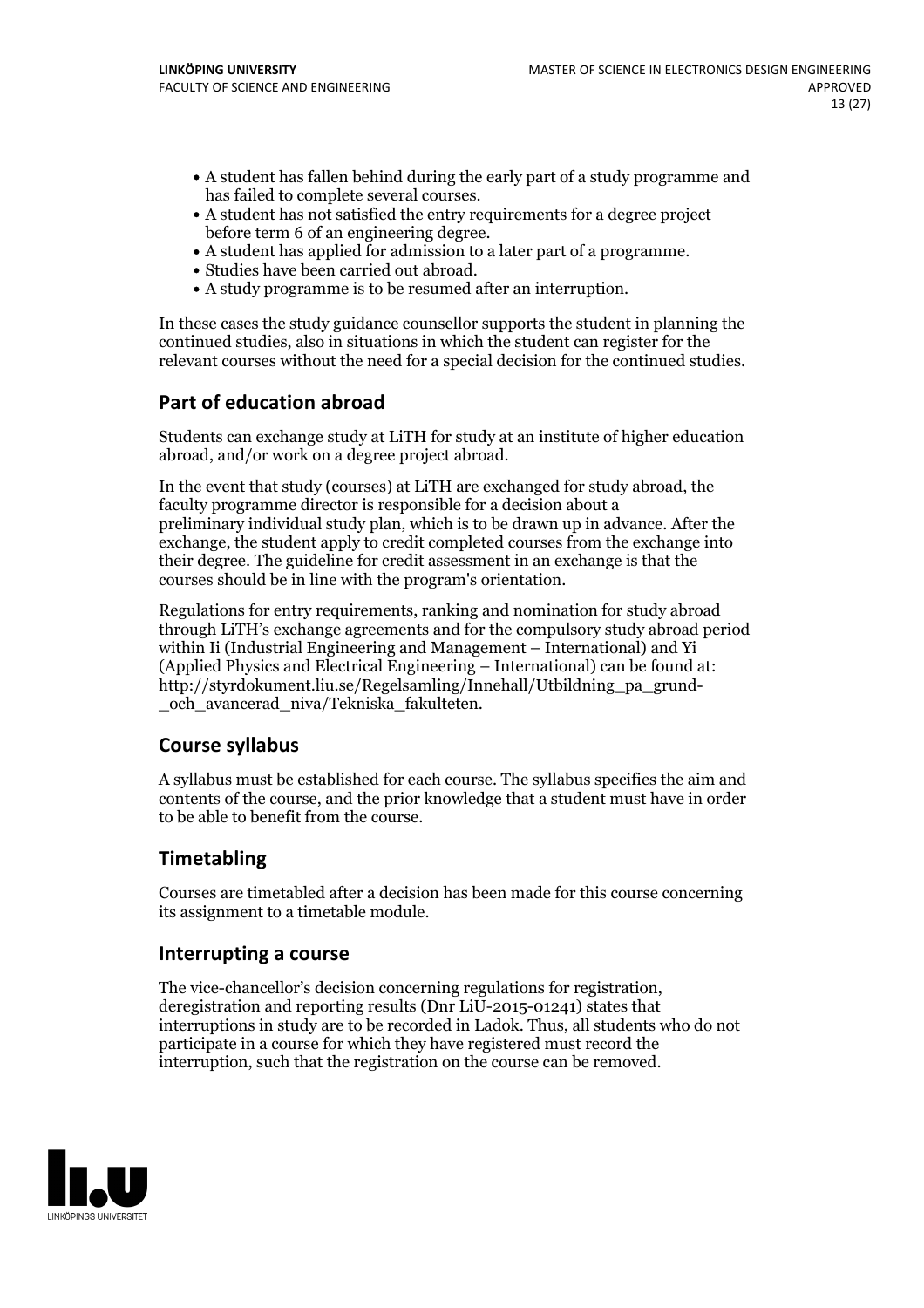Deregistration from a course is carried out using a web-based form: https://www.lith.liu.se/for-studenter/kurskomplettering?l=en.

# **Cancelled courses**

Courses with few participants (fewer than 10) may be cancelled or organised in a manner that differs from that stated in the course syllabus. The Dean is to deliberate and decide whether a course is to be cancelled or changed from the course syllabus.

### **Guidelines relatingto examinations and examiners**

For details, see Guidelines for education and examination for first-cycle and second-cycle education at Linköping University, http://styrdokument.liu.se/Regelsamling/VisaBeslut/917592.

An examiner must be employed as a teacher at LiU according to the LiU Regulations for Appointments

(https://styrdokument.liu.se/Regelsamling/VisaBeslut/622784). For courses in second-cycle, the following teachers can be appointed as examiner: Professor (including Adjunct and Visiting Professor), Associate Professor (including Adjunct), Senior Lecturer (including Adjunct and Visiting Senior Lecturer), Research Fellow, or Postdoc. For courses in first-cycle, Assistant Lecturer (including Adjunct and Visiting Assistant Lecturer) can also be appointed as examiner in addition to those listed for second-cycle courses. In exceptional cases, a Part-time Lecturer can also be appointed as an examiner at both first- and second cycle, see Delegation of authority for the Board of Faculty of Science and Engineering.

# **Forms of examination**

#### **Examination**

Written and oral examinations are held at least three times a year: once immediately after the end of the course, once in August, and once (usually) in one of the re-examination periods. Examinations held at other times are to follow a decision of the board of studies.

Principles for examination scheduling for courses that follow the study periods:

- courses given in VT1 are examined for the first time in March, with re-examination in June and August
- courses given in VT2 are examined for the first time in May, with re-examination in August and October
- courses given in HT1 are examined for the first time in October, with re-examination in January and August
- courses given in HT2 are examined for the first time in January, with re-examination in March and in August.

The examination schedule is based on the structure of timetable modules, but

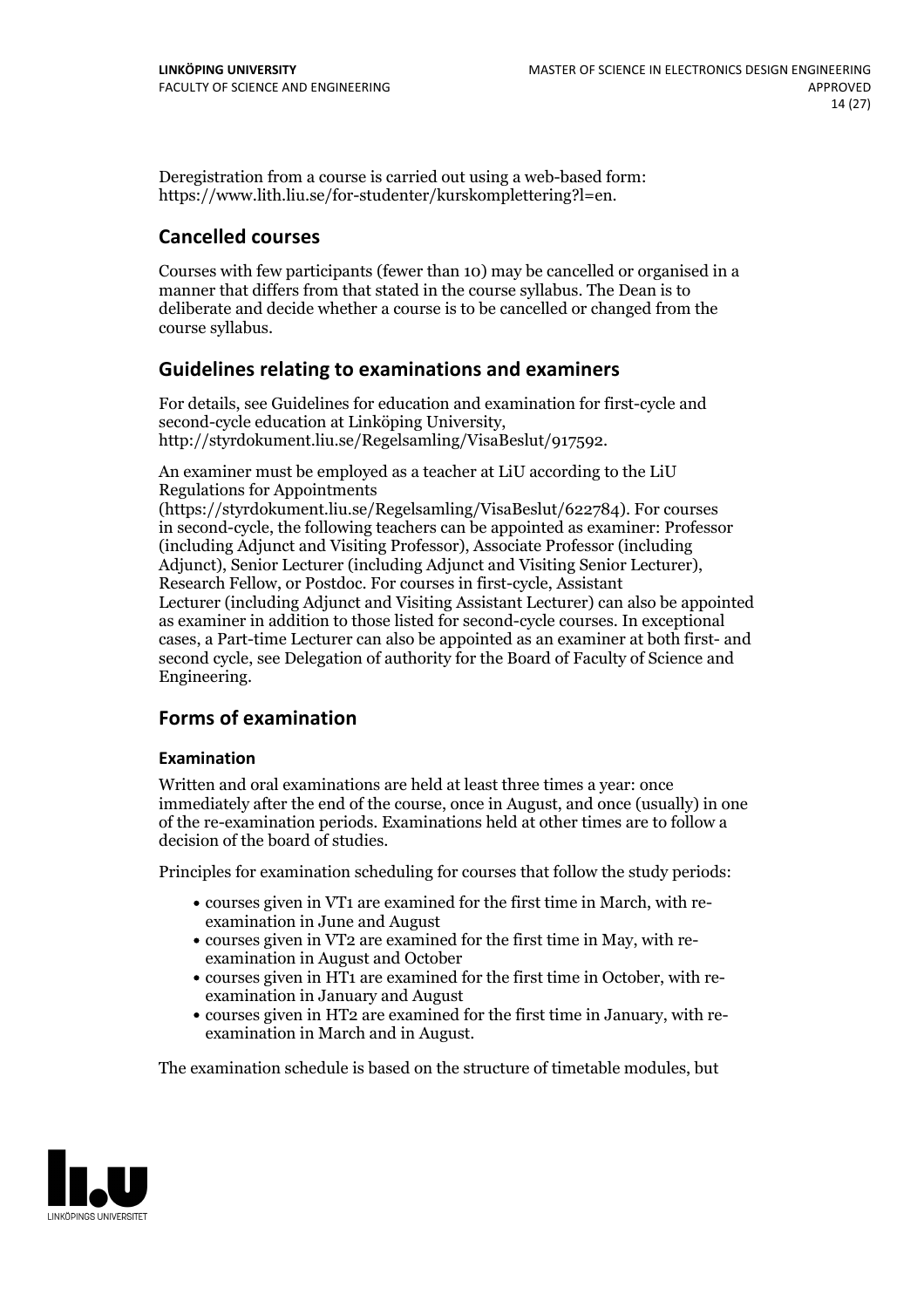there may be deviations from this, mainly in the case of courses that are studied and examined for several programmes and in lower grades (i.e. 1 and 2).

Examinations for courses that the board of studies has decided are to be held in alternate years are held three times during the school year in which the course is given according to the principles stated above.

Examinations for courses that are cancelled or rescheduled such that they are not given in one or several years are held three times during the year that immediately follows the course, with examination scheduling that corresponds to the scheduling that was in force before the course was cancelled or rescheduled.

When a course is given for the last time, the regular examination and two re-<br>examinations will be offered. Thereafter, examinations are phased out by offering three examinations during the following academic year at the same times as the examinations in any substitute course. If there is no substitute course, three examinations will be offered during re-examination periods during the following academic year. Other examination times are decided by the board of studies. In all cases above, the examination is also offered one more time during the academic year after the following, unless the board of studies decides otherwise.

If a course is given during several periods of the year (for programmes, or on different occasions for different programmes) the board or boards of studies determine together the scheduling and frequency of re-examination occasions.

#### **Registration for examination**

In order to take an examination, a student must register in advance at the Student Portal during the registration period, which opens 30 days before the date of the examination and closes 10 days before it. Candidates are informed of the location of the examination by email, four days in advance. Students who have not registered for an examination run the risk of being refused admittance to the examination, if space is not available.

Symbols used in the examination registration system:

\*\* denotes that the examination is being given for the penultimate time.

\* denotes that the examination is being given for the last time.

#### **Code of conduct for students during examinations**

Details are given in a decision in the university's rule book: http://styrdokument.liu.se/Regelsamling/VisaBeslut/622682.

#### **Retakes for higher grade**

Students at the Institute of Technology at LiU have the right to retake written examinations and computer-based examinations in an attempt to achieve a higher grade. This is valid for all examination components with code "TEN" and "DAT". The same right may not be exercised for other examination components, unless otherwise specified in the course syllabus.

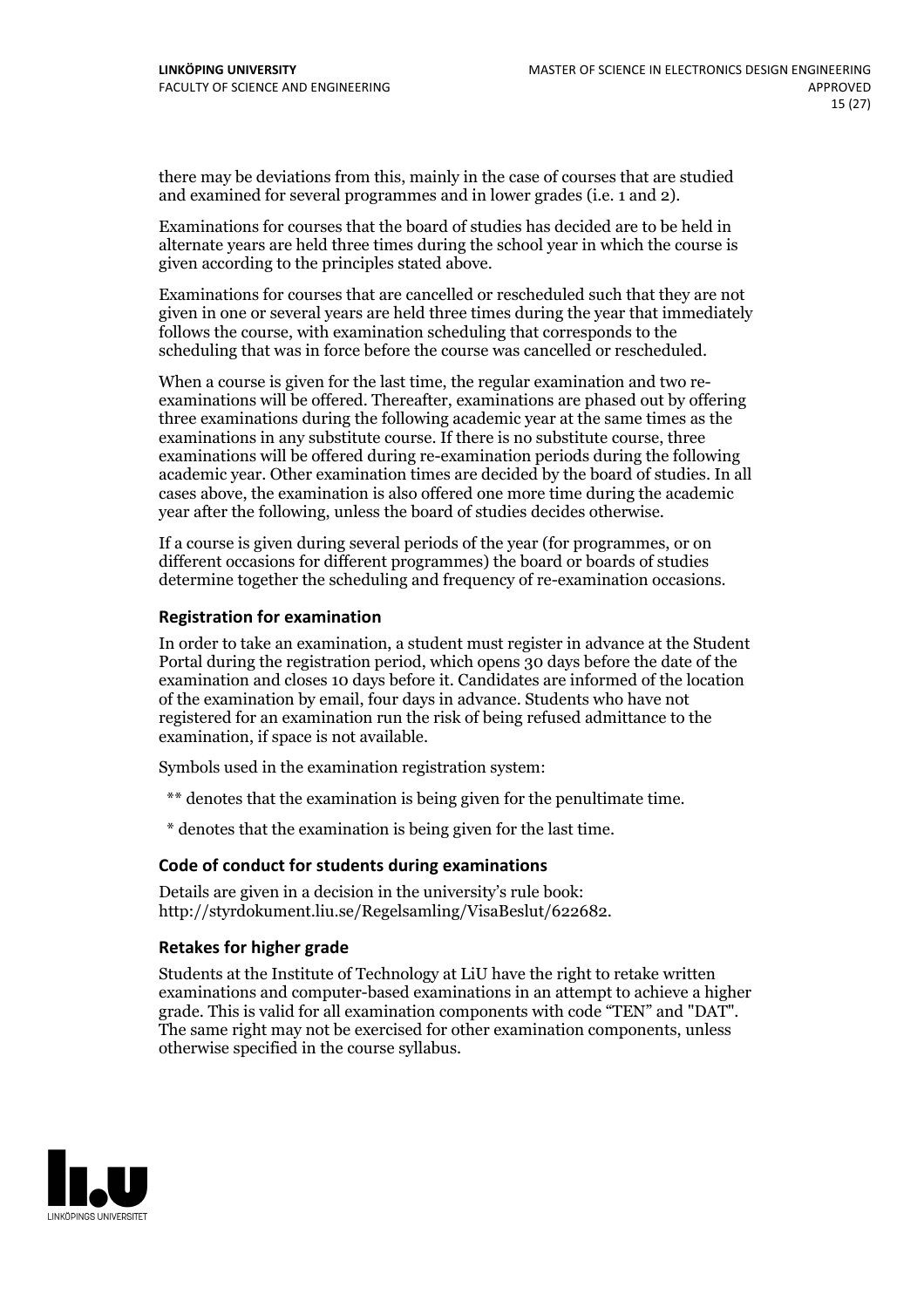A retake is not possible on courses that are included in an issued degree diploma.

#### **Retakes of other forms of examination**

Regulations concerning retakes of other forms of examination than written examinations and computer-based examinations are given in the LiU guidelines for examinations and examiners, http://styrdokument.liu.se/Regelsamling/VisaBeslut/917592.

#### **Plagiarism**

For examinations that involve the writing of reports, in cases in which it can be assumed that the student has had access to other sources (such as during project work, writing essays, etc.), the material submitted must be prepared in accordance with principles for acceptable practice when referring to sources (references or quotations for which the source is specified) when the text, images, ideas, data, etc. of other people are used. It is also to be made clear whether the author has reused his or her own text, images, ideas, data, etc. from previous examinations, such as degree projects, project reports, etc. (this is sometimes known as "self- plagiarism").

A failure to specify such sources may be regarded as attempted deception during examination.

#### **Attempts to cheat**

In the event of <sup>a</sup> suspected attempt by <sup>a</sup> student to cheat during an examination, or when study performance is to be assessed as specified in Chapter <sup>10</sup> of the Higher Education Ordinance, the examiner is to report this to the disciplinary board of the university. Possible consequences for the student are suspension from study and a formal warning. More information is available at https://www.student.liu.se/studenttjanster/lagar-regler-rattigheter?l=en.

#### **Grades**

The grades that are preferably to be used are Fail (U), Pass (3), Pass not without distinction  $(4)$  and Pass with distinction  $(5)$ .

- 1. Grades U, 3, 4, 5 are to be awarded for courses that have written
- examinations. 2. Grades Fail (U) and Pass (G) may be awarded for courses with <sup>a</sup> large degree of practical components such as laboratory work, project work and group work. 3. Grades Fail (U) and Pass (G) are to be used for degree projects and other
- independent work.

#### **Examination components**

- 1. Grades U, 3, 4, <sup>5</sup> are to be awarded for written examinations (TEN). 2. Examination components for which the grades Fail (U) and Pass (G) may be
- awarded are laboratory work (LAB), project work (PRA), preparatory written examination (KTR), oral examination (MUN), computer-based examination (DAT), home assignment (HEM), and assignment (UPG).

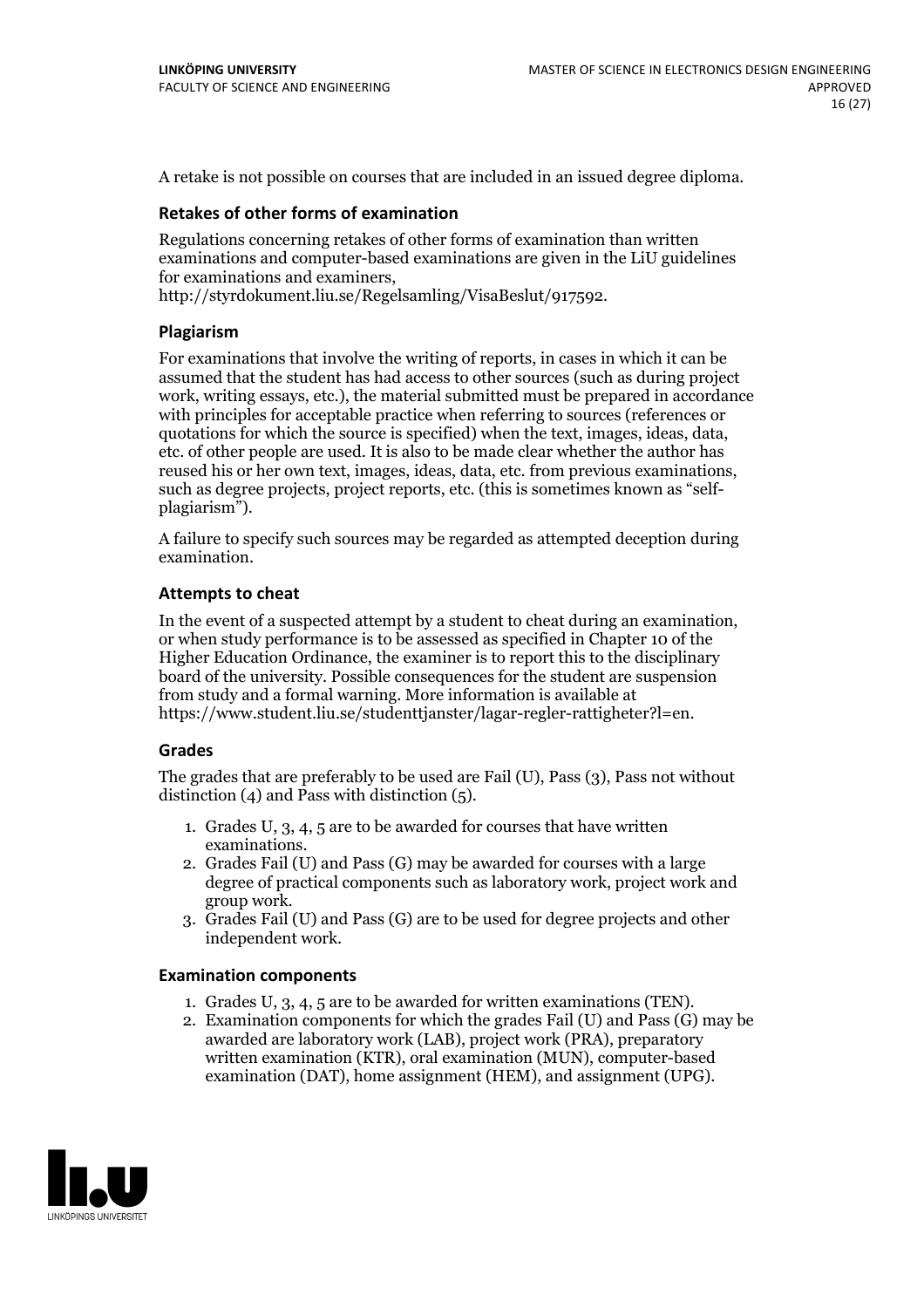- 3. Students receive grades either Fail (U) or Pass (G) for other examination components in which the examination criteria are satisfied principally through active attendance such as other examination (ANN), tutorial group (BAS) or examination item (MOM). 4. Grades Fail (U) and Pass (G) are to be used for the examination
- components Opposition (OPPO) and Attendance at thesis presentation (AUSK) (i.e. part of the degree project).

For mandatory components, the following applies: If special circumstances prevail, and if it is possible with consideration of the nature ofthe compulsory component, the examiner may decide to replace the compulsory component with another equivalent component. (In accordance with the LiU Guidelines for education and examination for first-cycle and second-cycle education at Linköping University, http://styrdokument.liu.se/Regelsamling/VisaBeslut/917592).

For written examinations, the following applies: If the LiU coordinator for students with disabilities has granted a student the right to an adapted examination for a written examination in an examination hall, the student has the right to it. If the coordinator has instead recommended for the student an adapted examination or alternative form of examination, the examiner may grant this if the examiner assesses that it is possible, based on consideration of the course objectives. (In accordance with the LiU Guidelines for education and examination for first-cycle and second-cycle education at Linköping University, http://styrdokument.liu.se/Regelsamling/VisaBeslut/917592).

The examination results for a student are reported at the relevant department.

# **Regulations (applyto LiU in its entirety)**

The university is a government agency whose operations are regulated by legislation and ordinances, which include the Higher Education Act and the Higher Education Ordinance. In addition to legislation and ordinances, operations are subject to several policy documents. The Linköping University rule book collects currently valid decisions of a regulatory nature taken by the university board, the vice-chancellor and faculty/department boards.

LiU's rule book for education at first-cycle and second-cycle levels is available at http://styrdokument.liu.se/Regelsamling/Innehall/Utbildning\_pa\_grund- \_och\_avancerad\_niva.

# **Degree project for Master's Degree in Engineering 300 credits, Master** of Science (Two years), Master of Philosophy (Two years), **Master** of Science (One year), and master's degrees without **prefix**

General provisions for the degree project are given here. A specific board of studies may have supplementary regulations that are specific for a study programme. These are specified, where relevant, in the syllabus for the field of

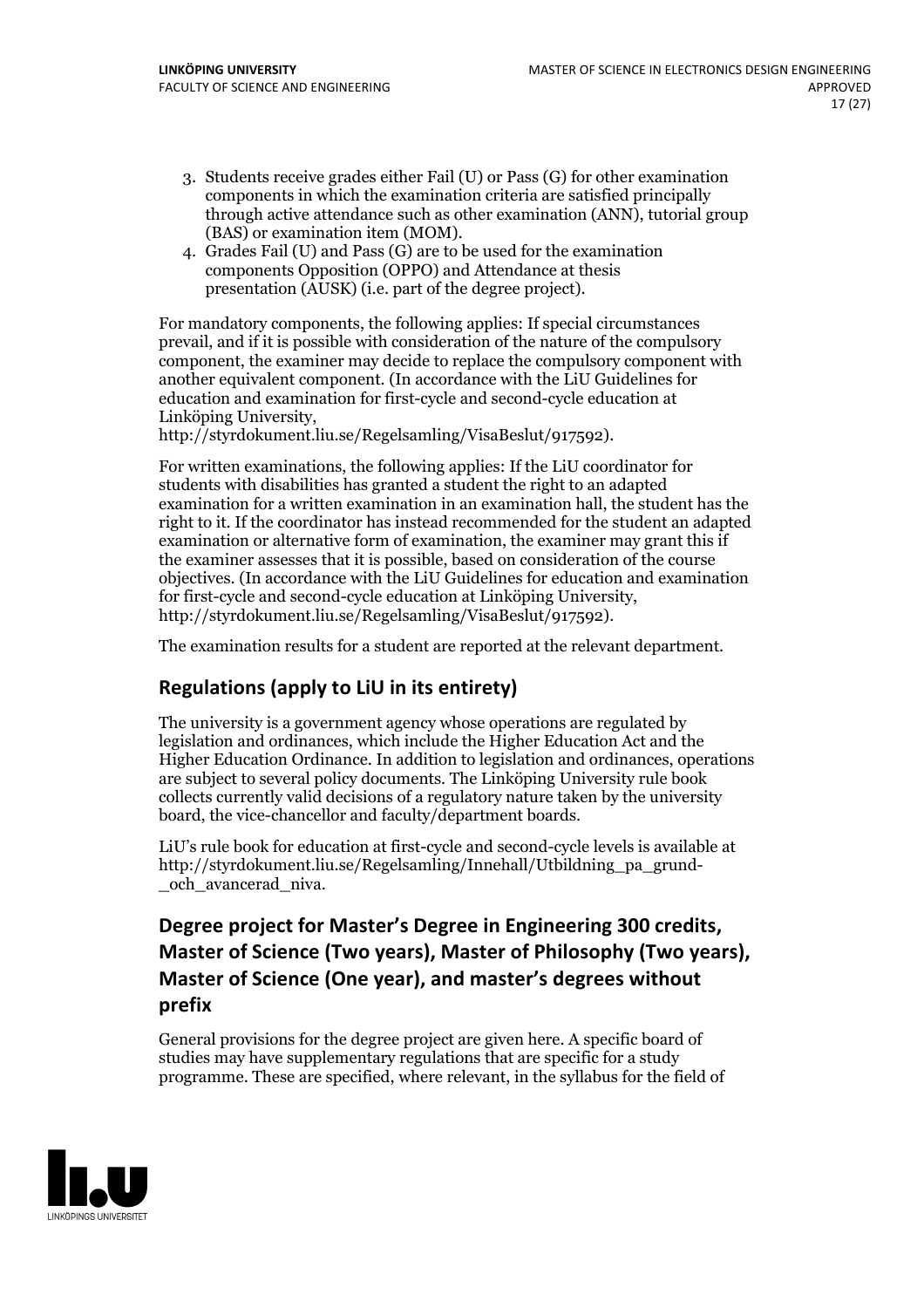education and/or the degree project. Information and links to course syllabuses, registration, reflection documents, etc. can be found at https://www.lith.liu.se/examensarbete/examensarbete?l=en.

#### **General provisions**

To be awarded a Master's Degree in Engineering 300 credits, Master of Science (Two years), Master of Philosophy (Two years), Master of Science (One year), or master's degree without prefix a student must carry out an approved degree project. The components of the degree project are described in the relevant course syllabus.

#### **Aim**

The aim of the degree project is described in the relevant course syllabus, https://www.lith.liu.se/examensarbete/examensarbete?l=en. Links to respective Civiling enjörsutbildning (only in Swedish), Högskoleing enjörsutbildning (only in Swedish), Kandidatutbildning (only in Swedish).

#### **Extent**

Requirements for the extent of the degree project for each type of degree are given in the syllabus of the study programme.

#### **Locations for a degree project**

The work is carried out in the form of:

- an internal degree project located at one of the participating departments at LiU
- an external degree project located at a company, government agency, or other organisation in Sweden or abroad, that an examiner has assessed is able to manage a degree project that satisfies the requirements, or
- a degree project within an exchange agreement in association with study abroad, whereby all study results are to be credited to the student by the relevant board of studies.

The main subject areas that are permitted within each study programme are described in the programme syllabus. Any individual subjects that may be relevant to the main subject area are to be determined by the relevant board of studies.

The examiner for a degree project within a certain subject area are determined by the board of studies that is responsible for general degrees within the main subject area. An up-to-date list is given

at https://www.lith.liu.se/examensarbete/examensarbete?l=en.

#### **Degree projects within agreements relatingto study abroad**

During study abroad that takes place within the framework of an agreement, the provisions of the host institute relating to degree projects are applied. The student is to consult the board of studies and together ensure that the proposed degree project is carried out in a main subject area that is permitted within the study

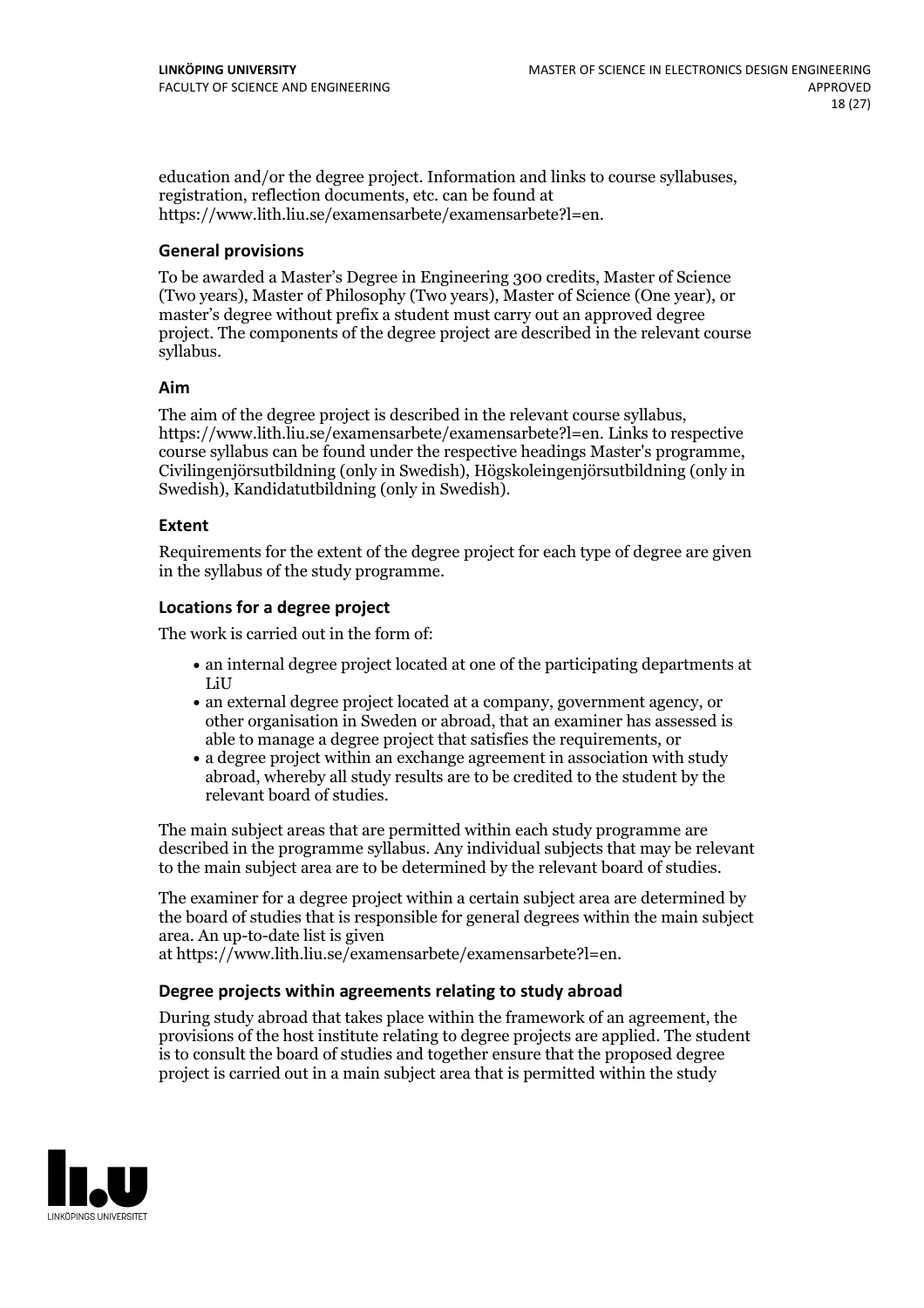programme. Approved main subject areas for degree projects are specified in the syllabus for the relevant programme.

A certificate confirming that the degree project has been approved and a copy of the degree project thesis (in PDF format) are to be submitted to the relevant board of studies.

#### **Selection of degree project**

A degree project is to be selected in consultation with an examiner, who is also responsible that the specialisation, extent and level of the project satisfy the requirements specified in the course syllabus.

In cases in which issues relating to work-related copyright, patenting or remuneration may arise, provisions governing these should be established in advance. A student working on a degree project may sign a confidentiality agreement in order to obtain access to confidential information necessary for the degree project. The supervisor and examiner, however, determine whether they are prepared to sign a confidentiality agreement, and thus the confidential information must not normally be of such nature that it is necessary to supervise or grade the work. The complete degree project thesis is to be published during the grading procedure, unless special circumstances prevent this. If any part of the thesis should not be published, this must be approved in advance by the examiner and the relevant head of department. Note that final decisions relating to confidentiality are taken by an administrative court.

#### **Commencement of a degree project**

Requirements that must be satisfied before a degree project can be started are given in the currently valid course syllabus, which can be obtained in the relevant programme syllabus at https://liu.se/studieinfo/en.

Notification of <sup>a</sup> degree project is to be carried outwhen the degree project starts, at https://www.lith.liu.se/for-studenter/anmalan-till-exjobb?l=en. Registration of the degree project is to take place before work commences.

Before the start of the degree project, the examiner is to ensure that the student satisfies the conditions for commencement of the degree project within the relevant main subject area. Support in this can be obtained from the study guidance counsellor, who checks the general requirements for starting the degree project.

The student is also to notify the relevant department of the start of the degree project.

#### **Degree projects in collaboration with another student**

In cases in which two students carry out a degree project together, the contribution of each student is to be specified. The extent of the work is to correspond to the extent of two individual projects. The examiner is to ensure that each student has contributed in a satisfactory manner to the work, and that each student satisfies the requirements for achieving a Pass grade for the degree

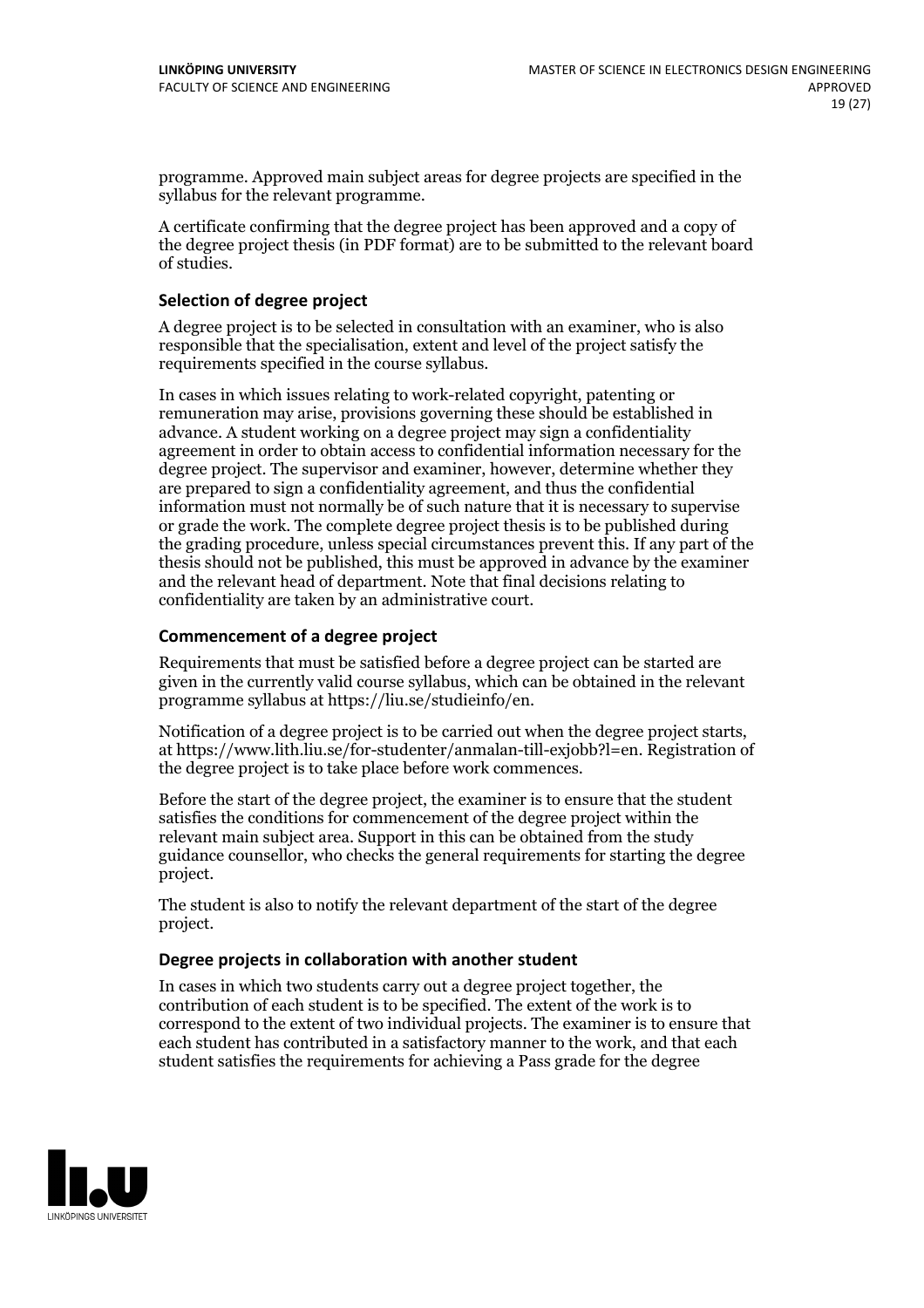project.

Degree projects carried out in collaboration between more than two students are not permitted.

#### **Examiners**

The examiner must be employed as a teacher at LiU according to the LiU Regulations for Appointments

(https://styrdokument.liu.se/Regelsamling/VisaBeslut/622784). The following teachers can be appointed as examiner: Professor (including Adjunct and Visiting Professor), Associate Professor (including Adjunct), Senior Lecturer (including Adjunct and Visiting Senior Lecturer), Research Fellow, or Postdoc. The examiner must also have the expertise required to examine degree projects within the relevant main subject area, and be appointed by the board of studies. The board of studies can also appoint emerita/emeritus as examiner for a single thesis work.

The examiner is to:

- ensure before the start of the degree project that the student satisfies the conditions for commencement of the degree project within the relevant main subject area. The study guidance counsellor is to check whether the commencement criteria are satisfied and inform the examiner of this
- check whether special admission requirements (where relevant) are satisfied, for example that the student can demonstrate a certain degree of in-depth knowledge within the field relevant for the degree project
- determine the specialisation and principal work of the degree project, based on an assessment of whether the degree project will result in the learning outcomes of the course syllabus being satisfied
- pass/fail the planning report
- pass/fail the mid-way assessment
- be responsible that the supervisor or supervisors carry out their duties
- in conjunction with the planning report, check that the student has registered for the degree project
- approve the work for presentation
- before the presentation, check that the proposed opponent satisfies the conditions for commencement of the degree project and has attended three thesis presentations
- pass/fail the presentation and the opposition to it
- approve a concluding reflection document
- ensure that a degree project that has been passed satisfies the learning outcomes of the course syllabus and other requirements, and award a grade to the degree project (either  $G = Pass$ , or  $U = Fail$ ).

In cases in which a degree project is carried out jointly by two students with different main subject areas, one examiner in each main subject area must be appointed, where this is necessary.

#### **Supervisors**

A student working on a degree project is to have access to an internal supervisor at

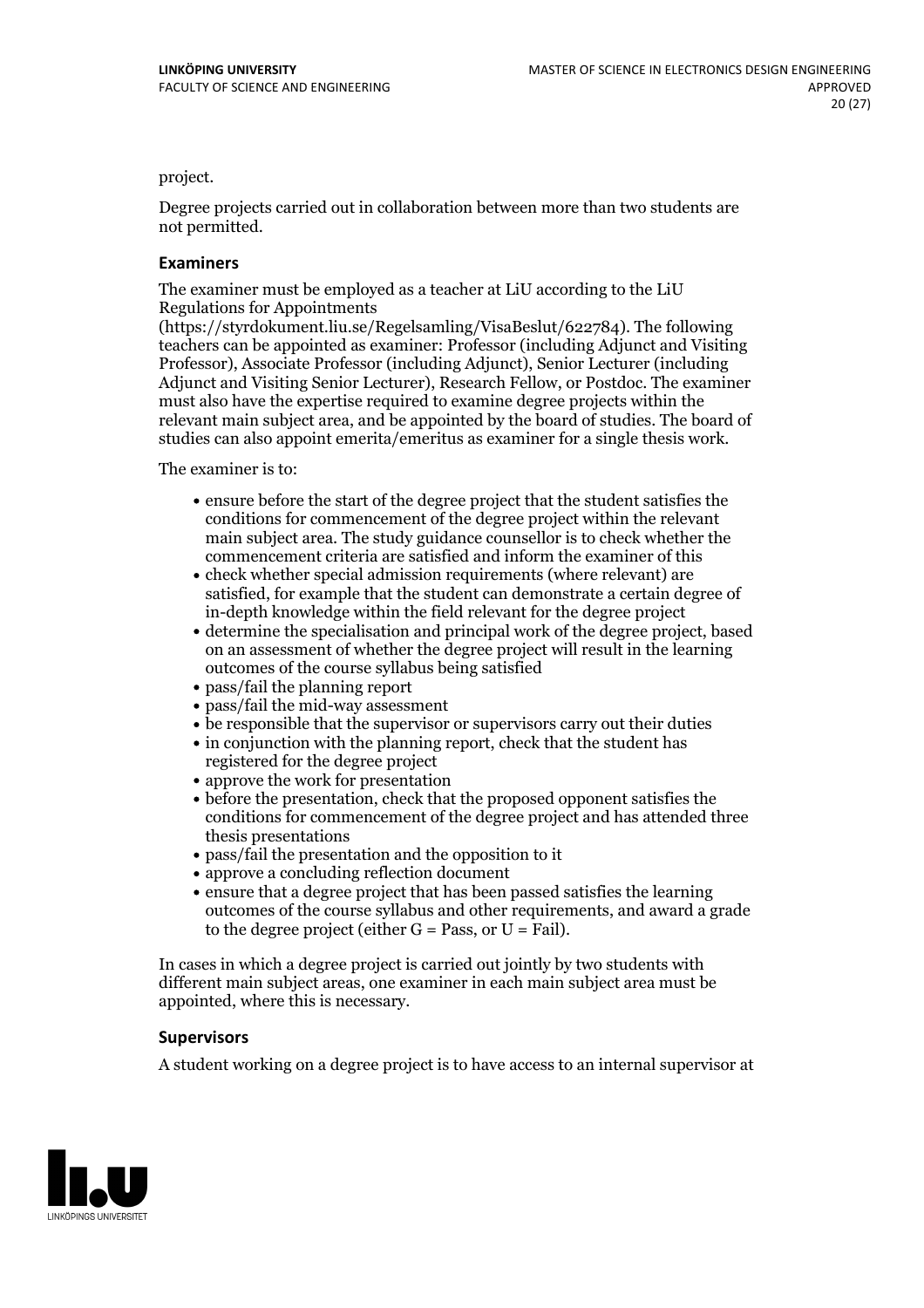the department at which the degree project has been registered. The internal supervisor is to have a degree that corresponds at least to the level of the degree project to be supervised. The internal supervisor may, in exceptional circumstances, be the same individual as the examiner. A decision of whether to allow this in a particular case is to be made by the relevant board of studies before the degree project is started.

The supervisor is to ensure that the student obtains help with:

- expert support in general questions related to methods, specialist knowledge of the subject, and writing the thesis
- problem formulation, and setting the limits of the work
- scheduling and planning work, and selection of appropriate methods.

If the degree project is being carried out outside of LiTH, an external supervisor from the commissioner is to be appointed.

#### **Planning report**

During the first weeks of the degree project, the student is to draw up a planning report that contains:

- $\bullet$  a preliminary title of the degree project
- a preliminary statement of the research question, against the background of a literature search
- a preliminary description of the approach to be taken
- planned literature foundation
- a schedule for the execution of the degree project, including suggested dates for the mid-way assessment and presentation.

Formulation of the research question is to be bounded, realistic and viewed from a perspective ofsocietal or commercial benefit. The term "societal" is to be understood here to include universities and university colleges.

#### **Mid-way assessment**

Approximately half-way through the degree project, the student is to describe to the examiner at a mid-way assessment how the work is progressing relative to the planning report. The supervisor should also participate. The form of the mid-way assessment may be anything from an oral presentation to a public seminar. The conclusion of the mid-way assessment may be one of three possibilities:

- 1. The work has been carried out essentially as planned, and can continue as planned. The mid-way assessment has been passed.
- 2. The work has been carried out with certain deviations from the planning report. It is, however, believed that it will be possible to complete the work with minor adjustments to the formulation of the research question,<br>approach and/or schedule. The mid-way assessment has been passed.<br>3. The work has deviated from the planning report in a significant manner,<br>and there is
- assessment has been failed. A new planning report must be drawn up and a new mid-way assessment carried out.

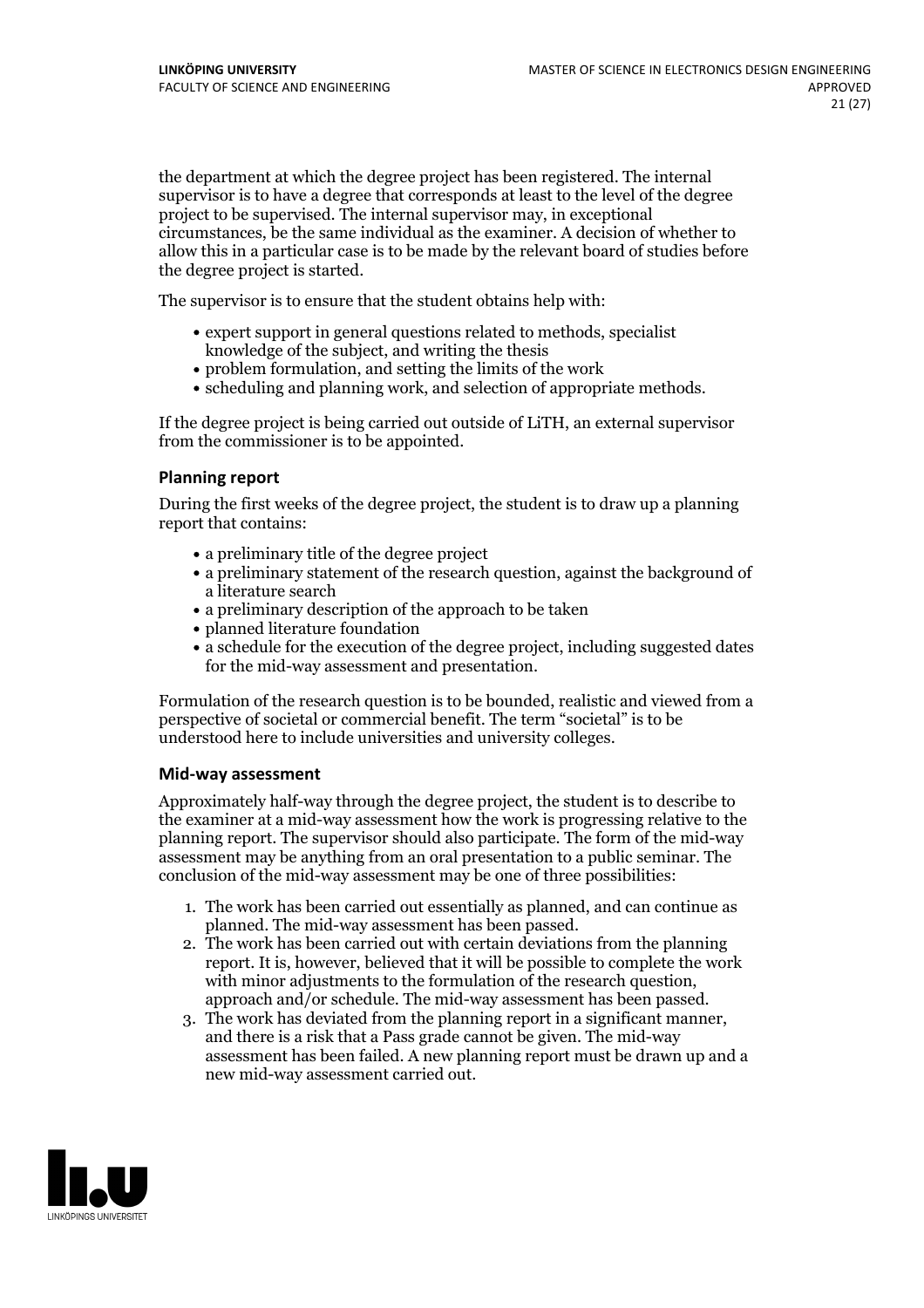#### **Reporting**

Both oral and written reports of the degree project are to be made, in Swedish or English. For the international Master's programmes, both the oral and written examination should be made in English. The board of studies can allow the reporting to be carried out in another language than Swedish or English.

The oral presentation is to take place in public, unless there are special grounds that this should not be done. The written report is to be in the form of a professionally produced degree project thesis. The presentation and thesis are to follow the instructions given below.

#### **Presentation**

The oral presentation is to take place when the examiner considers that the work has been completed and is ready to be presented. The presentation is to take place at LiTH at a time when other students can attend. This means that the presentation can take place on a date that the student has agreed with the examiner, normally between the re-examination period in August and midsummer, and after the student has attended three thesis presentations.

The oral presentation is to describe the background to the problem that has been studied, describe the methods used, and present the results and conclusions. The presentation is to be at a level suitable for everyone present, not just for specialists. After the oral presentation, the student is to counter any criticism that the opponent may raise, and allow other participants to pose questions. The presentation and the opposition are to be approved by the examiner. When any required adjustments of the thesis have been made, the reflection document has been approved, and the student has functioned as an opponent for another degree project, the degree project is reported as a passed course and the credits can be used to satisfy the requirements for a qualification.

#### **Degree project thesis**

The written degree project report is to be professionally written and comprehensive, and it is to demonstrate a scientific approach. The report must be prepared in accordance with principles for acceptable practice when referring to sources (references or quotations for which the source is specified) when the text, images, ideas, data, etc., of other people are used. It is also to be made clear whether the author has reused his or her own text, images, ideas, data, etc. from previous examinations, such asundergraduate work, project reports, etc. (This is sometimes known as"self-plagiarism".) A failure to specify such sources may be regarded as attempted deception during examination.

The contents are to be easy to understand, and the way in which material is presented is important. It must describe the background to the project and the formulation of the research question. The choice of approach is to be clearly explained, and the thesis should make clear the coupling between the results and the conclusions. Commonly accepted scientific methods are to be used for processing the results. The discussion is to be comprehensive, and demonstrate that the student masters analytical thought processes. The thesis is to demonstrate good mastery of the literature in the field, and include an abstract. Theses that are

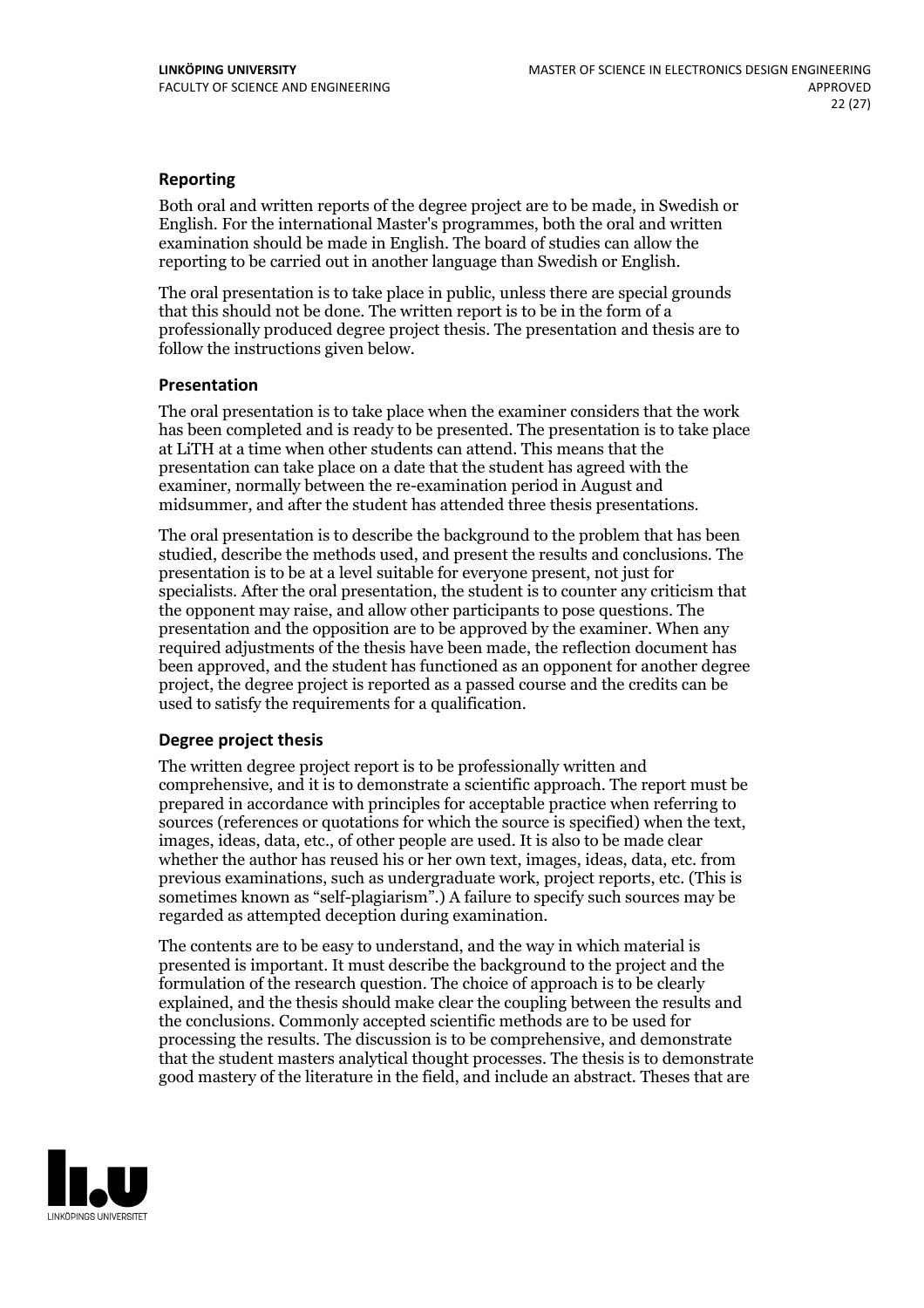principally written in Swedish should contain a summary in English. A publication-ready manuscript and a reflection document covering the work undertaken are to be submitted to the examiner within 10 days after the oral presentation. The examiner may grant an exemption from this requirement. If final versions of the required documents are not submitted as stipulated, the examiner may determine that the presentation is to be rescheduled.

The Faculty of Science and Engineering (Institute of Technology) at Linköping University recommends that degree project theses be published.

#### **Opposition**

An oral opposition is to be carried out either before or after the student presents his or her thesis. The opponent must satisfy the same requirements for the number and level of credits gained as those of the student's degree project. The opponent must also have attended three thesis presentations as a member of the audience. Acting as an opponent during the thesis presentation of another student is subject to points-based assessment as described in the course syllabus.

The opponent is to:

- discuss and comment on the selection of methods, results and (where relevant) data processing, conclusions, possible alternative solutions and conclusions, and the management of literature
- comment on the general arrangement of the degree project thesis and related, formal aspects of style, and comment on the oral presentation technique
- illuminate the strengths and weaknesses of the thesis.

The duration of the opposition should be approximately the same as that of the presentation, and it is to include a discussion in which the student presenting the thesis replies to and comments on the criticism raised by the opponent.

Unless otherwise agreed, at least one week before the presentation the opponent is to present in writing to the examiner the important issues that will be discussed, and the structure ofthe opposition that will be taken. The opponent and the examiner discuss the structure that the opponent has drawn up.

In a normal case, the number of opponents will be the same as the number of respondents. In exceptional cases, the examiner may decide that this is not to be the case.

#### **Attendance at presentations**

A student is to attend presentations of degree project theses as described in the course syllabus. The presentations attended must be at the same level or a higher level than the degree project of the student.

It is advantageous that one of the presentations attended is a licenciate degree seminar or a doctoral disputation. The student is responsible for ensuring that a certification of attendance at the presentation is obtained and passed to the departmental administrator for registration in Ladok. Attendance at such

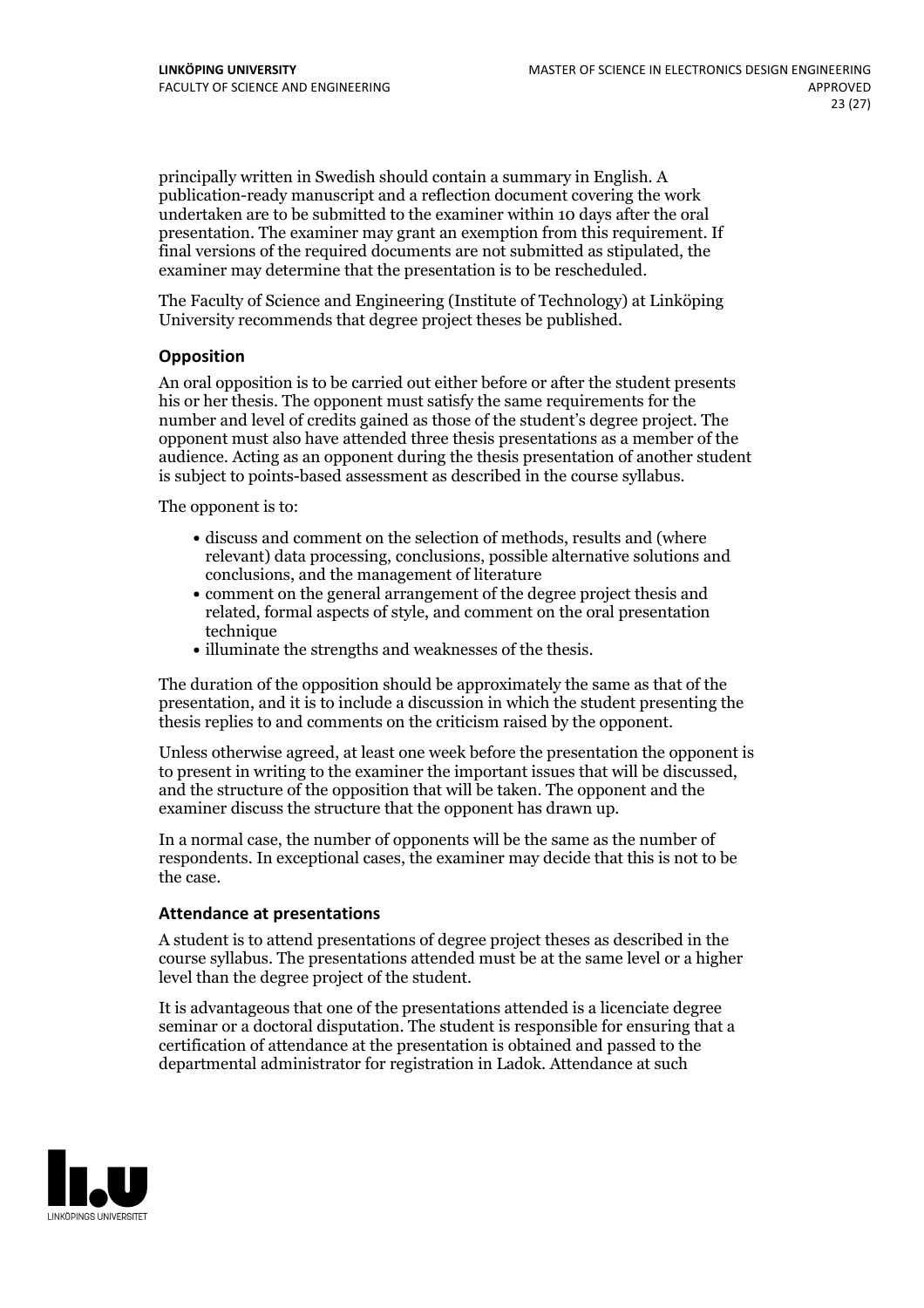presentations is a component of the degree work that is subject to points-based assessment.

The occasions on which a student attends presentations are to be completed before the student presents the degree project thesis. The course syllabus for the degree project describes the scheduling of the attendance at presentations.

#### **Reflection document**

A document reflecting on the work that has been carried outis to be submitted to the examiner within 10 working days of the oral presentation. Instructions for preparing a reflection document can be reached through https://www.lith.liu.se/examensarbete/reflektionsdokument?l=en.

#### **Grades**

The degree project is graded as either Pass or Fail. In order for a student to obtain a pass grade for the degree project, all components must be completed and be awarded a pass grade.

#### **Right to obtain supervision**

It is expected that the student complete and pass a degree project within specified time limits. The department is required to provide supervision for a maximum of 18 months after the student has registered the degree project in Ladok. The examiner may grant additional supervision after this period in special cases. If the examiner determines that supervision is to be ended, the degree project is to be awarded a Fail grade. The examiner does not have to fail the degree project if it is considered possible that the student can finish the thesis without further supervision.

If the degree project is awarded a Fail grade for the reason described above or for any other reason, the student is to be directed towards carrying out a further degree project.

#### **Quality assurance**

The relevant board of studies has overall responsibility for the quality of study programmes. This responsibility covers also degree projects. Quality assurance is to be carried out as determined by the faculty board.

#### **Exemptions**

If special circumstances apply, a board of studies may grant exemptions from the regulations specified above. The oral opposition, for example, may be replaced by an extensive written opposition, if the board of studies approves this

- for international students for whom special circumstances apply
- for other students for whom all other components of the qualification have been satisfied, the degree project thesis has been submitted, and special circumstances apply.

Written opposition may be carried out in one of the following ways:

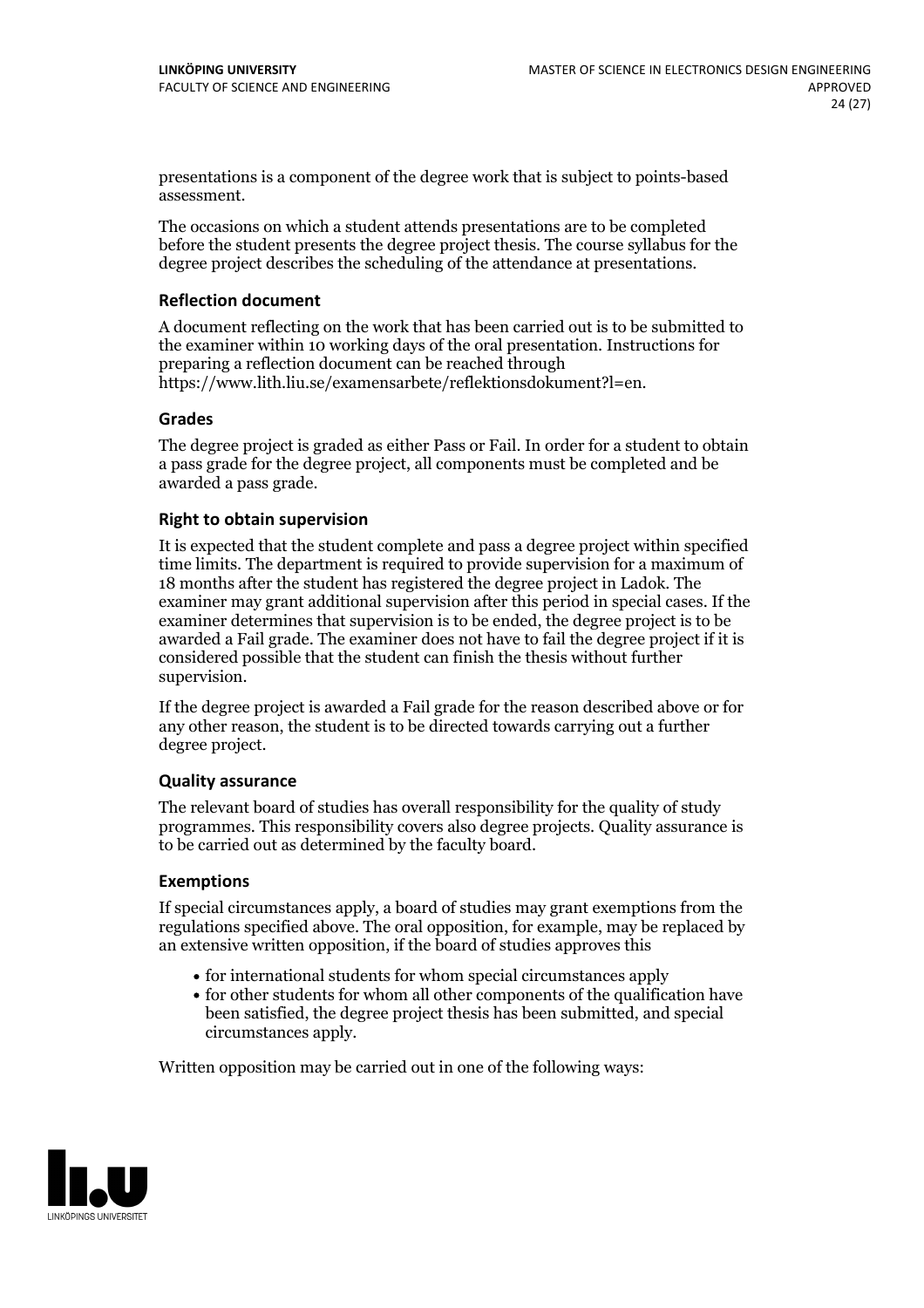- The student presents a written opposition to a degree project thesis that has been written by another student, whose examiner subsequently examines
- the opposition.<br>• The student's examiner requests that the student prepare a written opposition to a degree project thesis that has previously been examined by an examiner.

If written opposition is used, it is not necessary that the student prepare an introductory statement describing the structure.

The examiner applies to the board of studies for exemption regarding written opposition. The board of studies must approve that opposition may take place in written form, before it is carried out.

# **Degree projects (included in Term 6 of study programmes in engineering)**

#### **General provisions**

All study programmes in engineering (with the exception of the programme in Industrial Engineering and Management – International and the programme in Applied Physics and Electrical Engineering – International) have since 2014 included an obligatory degree project. The project undertaken may also be included as part of the Bachelor of Science (Technology). During Term 6 of each programme, one or several special courses are given that constitute degree projects. The syllabuses of these courses contain course-specific provisions, which are supplemented with the general provisions given below.

#### **Aim**

The degree project is to contribute to general and programme-specific objectives of the study programmes in engineering being achieved. Specific learning outcomes are given in the relevant course syllabus. In addition, the degree project has also the following learning outcomes, which are common to all degree project-<br>based courses at LiTH:

- Knowledge of the subject After carrying out the degree project, the student is expected to master the following:
	- $\circ$  integrating in a systematic manner the knowledge gained during the period of study
	- applying methodological knowledge and subject-specific knowledge within the main subject area
- $\circ$  assimilating the contents of relevant technical publications and relating the study to such contents.<br>• Personal and professional skills
	-
- After carrying out the degree project, the student is expected to possess the following skills:
	- $\circ$  formulating research questions and limiting the same, within a

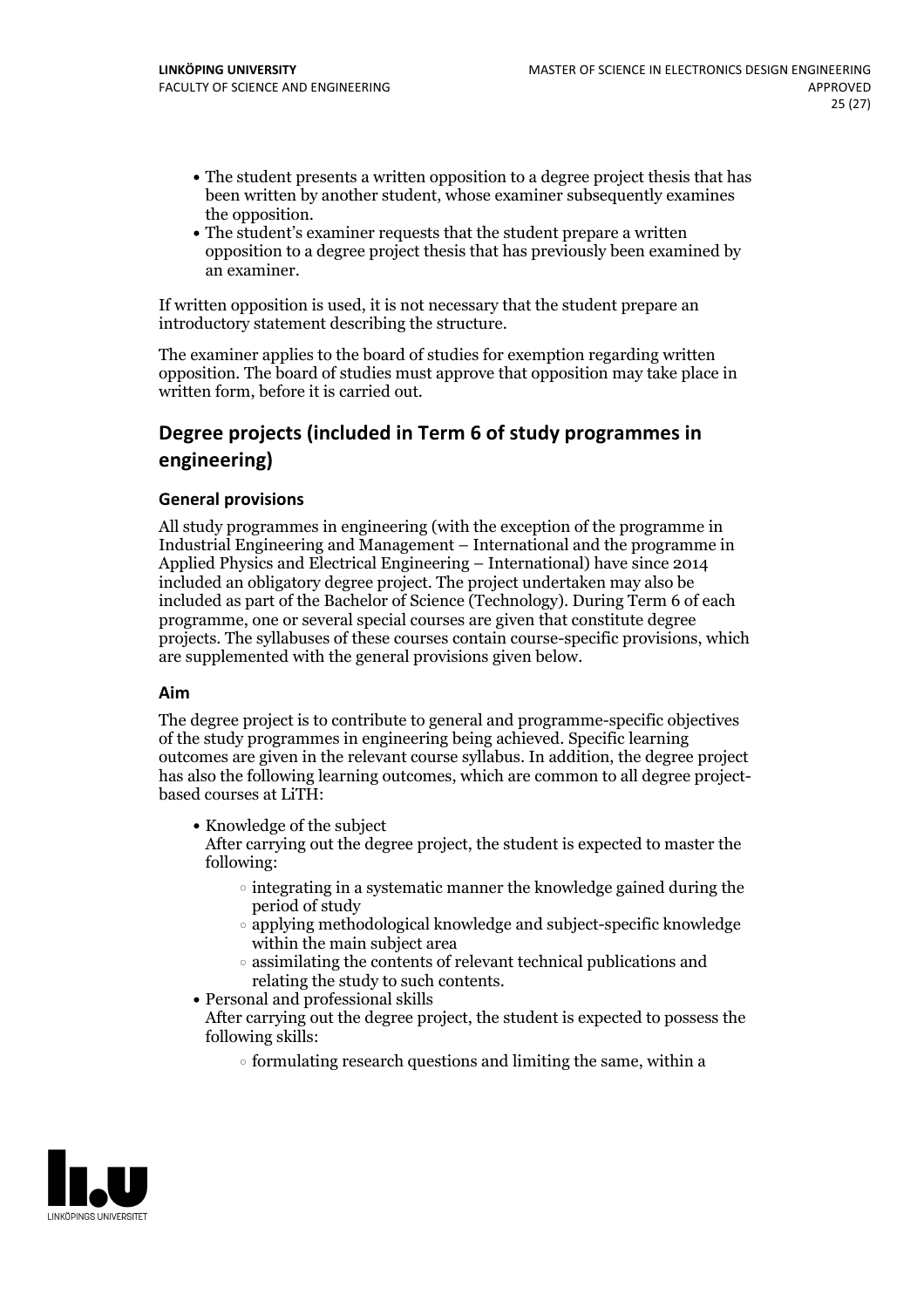specified time schedule

- $\circ$  seeking and evaluating scientific literature. <br> Working and communicating in a group
- 

After carrying out the degree project, the student is expected to possess the following skills:

- $\circ$  planning, executing and presenting independent work in the form of a project carried out in a group
- $\circ$  expressing oneself professionally, in writing and orally
- $\circ$  critically examining and discussing independent work presented in speech and in writing.
- $\bullet$  Engineering fundamentals

After carrying out the degree project, the student is expected to master the following:

- $\circ$  creating, analysing and/or evaluating technical solutions
- making assessments that consider relevant scientific, societal and ethical aspects.

#### **Degree projects undertaken while studying abroad**

During study abroad, an individual plan is to be drawn up together with the faculty programme director to determine how the requirements for a degree project in engineering can be satisfied.

#### **Commencing a degree project**

Before a student commences a degree project, the following requirements must be satisfied:

- The student must have a minimum of 90 credits obtained from courses from Terms 1-4 of the programme (courses taken voluntarily are not counted). This requirement must be satisfied before the end of the third week of study period 2 of the autumn term before the degree project is to be
- carried out.<br>• The student must have completed the subject-specific courses listed in the course syllabus for the relevant degree project course. This requirement must be satisfied before the end of the third week of study period 2 of the autumn term before the degree project is to be carried out.<br>• When assessing whether the requirements have been satisfied, individual
- decisions (such as those taken in association with admission to subsequent parts of the programme) are to be considered.

Registration for a degree project is carried out during the course registration period 1-10 October in the autumn before the degree project is to be undertaken.

#### **Forms of examination**

The examiner for the degree project is responsible for ensuring that examination takes place as specified by the course syllabus, and, where appropriate, carries out the duties of an examiner for degree projects.

The written report of the degree project corresponds to a degree project for a